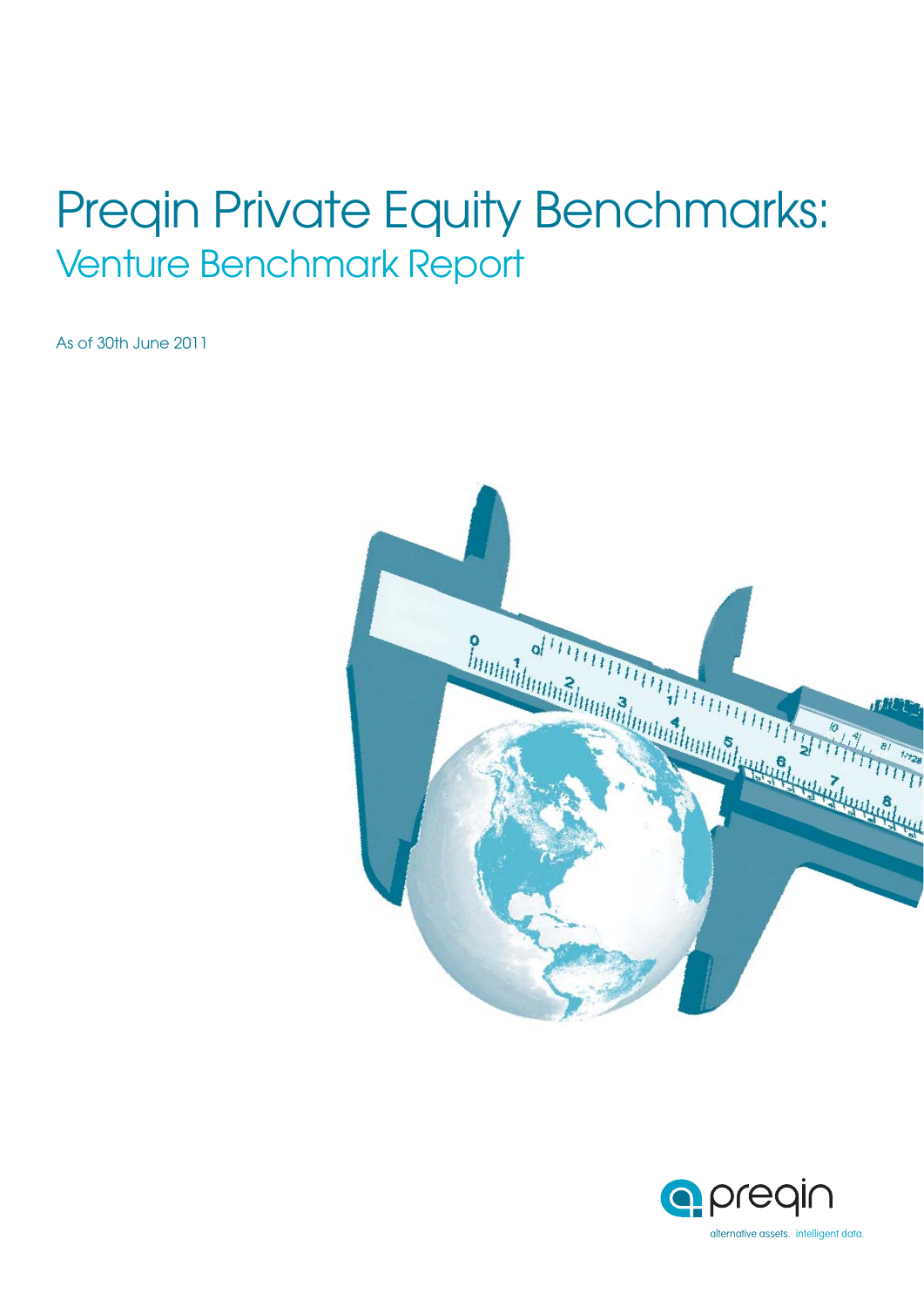

# Preqin Private Equity Benchmarks: Venture Benchmark Report

As of 30th June 2011

Report Produced on 6th February 2012

This publication is not included in the CLA Licence so you must not copy any portion of it without the permission of the publisher.

All rights reserved. The entire contents of the report are the Copyright of Preqin Ltd. No part of this publication or any information contained in it may be copied, transmitted by any electronic means, or stored in any electronic or other data storage medium, or printed or published in any document, report or publication, without the express prior written approval of Preqin Ltd. The information presented in the report is for information purposes only and does not constitute and should not be construed as a solicitation or other offer, or recommendation to acquire or dispose of any investment or to engage in any other transaction, or as advice of any nature whatsoever. If the reader seeks advice rather than information then he should seek an independent financial advisor and hereby agrees that he will not hold Pregin Ltd. responsible in law or equity for any decisions of whatever nature the reader makes or refrains from making following its use of the report.

While reasonable efforts have been used to obtain information from sources that are believed to be accurate, and to confirm the accuracy of such information wherever possible, Preqin Ltd. Does not make any representation or warranty that the information or opinions contained in the report are accurate, reliable, up-to-date or complete.

Although every reasonable effort has been made to ensure the accuracy of this publication Preqin Ltd. does not accept any responsibility for any errors or omissions within the report or for any expense or other loss alleged to have arisen in any way with a reader's use of this publication.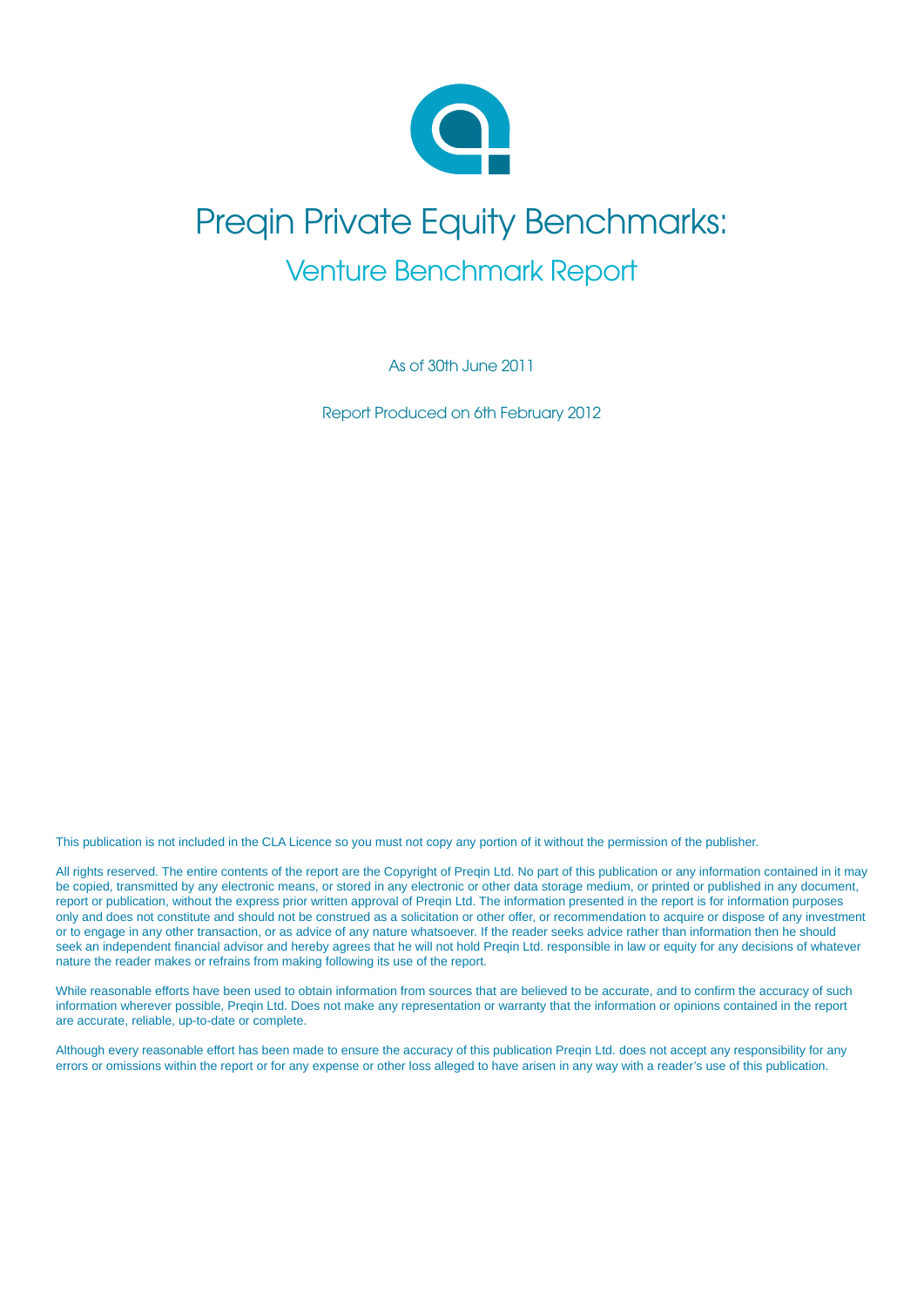

# Preqin Private Equity Benchmarks: Venture Benchmark Report

As of 30th June 2011

Report Produced on 6th February 2012

Preqin Private Equity Benchmarks ® are calculated using performance information available from our online Performance Analyst database, the world's most extensive, transparent database of private equity fund performance. Users of the online database have access to all of the underlined fund performance data used to calculate these benchmarks. With performance for over 5,700 private equity funds, the Performance Analyst online database is regularly updated and fully searchable. Further information can be found at www.preqin.com.

All the performance figures used to generate the Preqin Private Equity Market Benchmarks are net position to investor – i.e. all commitments, contributions, distributions, remaining values and IRRs are all based on the net position for the institutional investor before tax but after the management fees and carry of the General Partner.

The Preqin Venture Market Benchmark is based on performance data for 1,000 venture funds of vintages 1980 to 2010 as of 30th June 2011.

Preqin gathers fund returns information from a very wide and diverse range of sources, including public institutions via freedom of information legislations, published reports of a number of listed fund of fund vehicles and GP Voluntary contributions. The sheer extent of the data sources that we now use provides many opportunities to crosscheck and verify data for an individual partnership from different sources, and increases our confidence in the data.

A growing number of GPs has concluded that it is in their best interests to voluntarily share information on their partnerships: given that many prospective investors are seeing this information, it is better that they should have access to the most current and accurate figures possible. Even where data comes direct from the GP, however, our aim is still to show the net position for LPs, after management fees and carry. We are again very grateful to the significant number of GPs who now share data with us in this way, currently 800 GPs are contributing data on their funds. If you would like further details on contributing information on your firm please contact us.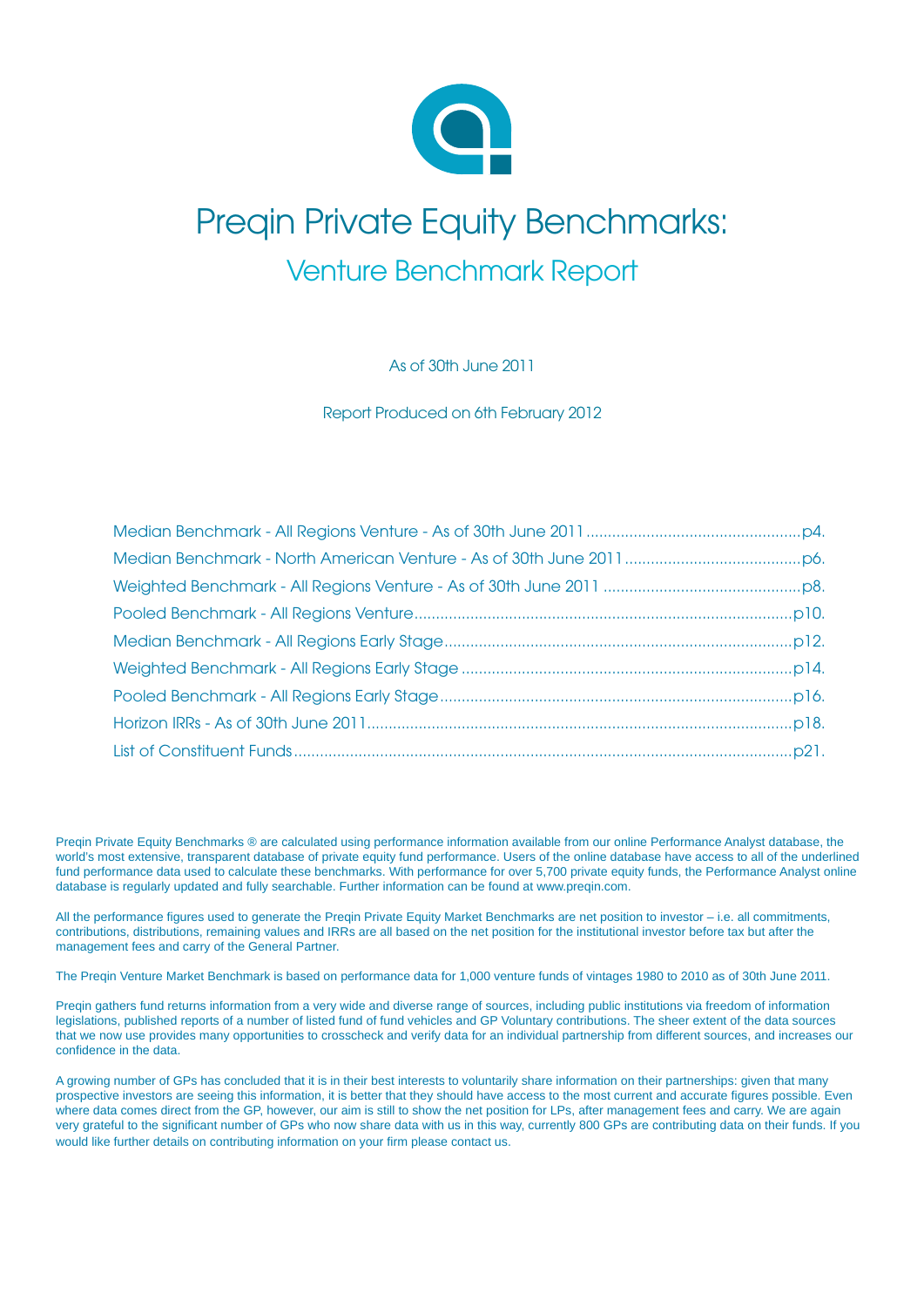#### Preqin Median Benchmarks: All Regions Venture as of 30th June 2011

|         |                     |                | <b>Median Fund</b>     |                          |      | <b>Mutliple Quartiles (X)</b> |                |                | <b>IRR Quartiles (%)</b> |                |            | IRR Max/Min (%) |
|---------|---------------------|----------------|------------------------|--------------------------|------|-------------------------------|----------------|----------------|--------------------------|----------------|------------|-----------------|
| Vintage | No.<br><b>Funds</b> | Called<br>(% ) | Dist (%)<br><b>DPI</b> | Value (%)<br><b>RVPI</b> | Q1   | Median                        | Q <sub>3</sub> | Q <sub>1</sub> | Median                   | Q <sub>3</sub> | <b>Max</b> | <b>Min</b>      |
| 2011    | 5                   | 11.0           | 0.0                    | 93.0                     | n/m  | 0.93                          | n/m            | n/m            | n/m                      | n/m            | n/m        | n/m             |
| 2010    | 20                  | 20.1           | 0.0                    | 95.9                     | 1.03 | 0.97                          | 0.88           | n/m            | n/m                      | n/m            | n/m        | n/m             |
| 2009    | 17                  | 36.9           | 0.0                    | 94.3                     | 1.03 | 0.96                          | 0.86           | n/m            | n/m                      | n/m            | n/m        | n/m             |
| 2008    | 36                  | 51.7           | 0.0                    | 101.4                    | 1.33 | 1.06                          | 0.90           | 21.5           | 4.0                      | $-4.9$         | 109.5      | $-36.0$         |
| 2007    | 65                  | 67.0           | 3.4                    | 97.2                     | 1.40 | 1.08                          | 0.92           | 17.5           | 2.9                      | $-4.9$         | 129.2      | $-23.9$         |
| 2006    | 57                  | 79.3           | 11.4                   | 91.8                     | 1.29 | 1.04                          | 0.84           | 9.2            | 2.3                      | $-7.1$         | 28.2       | $-18.1$         |
| 2005    | 40                  | 88.9           | 19.1                   | 77.6                     | 1.20 | 1.06                          | 0.84           | 5.9            | 1.7                      | $-5.7$         | 104.9      | $-32.6$         |
| 2004    | 43                  | 96.7           | 20.9                   | 72.0                     | 1.38 | 0.99                          | 0.77           | 8.8            | 1.2                      | $-5.2$         | 81.9       | $-30.7$         |
| 2003    | 28                  | 95.0           | 38.3                   | 61.7                     | 1.32 | 1.07                          | 0.80           | 9.8            | 2.5                      | $-4.3$         | 28.3       | $-27.6$         |
| 2002    | 30                  | 99.5           | 39.7                   | 34.4                     | 1.48 | 0.96                          | 0.45           | 10.7           | $-0.8$                   | $-8.0$         | 25.9       | $-47.2$         |
| 2001    | 52                  | 100.0          | 56.2                   | 36.3                     | 1.30 | 1.05                          | 0.74           | 7.3            | 1.2                      | $-6.3$         | 29.3       | $-27.0$         |
| 2000    | 86                  | 99.7           | 59.3                   | 28.3                     | 1.27 | 0.91                          | 0.64           | 4.7            | $-1.3$                   | $-7.0$         | 50.2       | $-40.0$         |
| 1999    | 49                  | 100.0          | 51.1                   | 14.0                     | 1.30 | 0.78                          | 0.51           | 5.5            | $-2.5$                   | $-10.4$        | 23.6       | $-28.1$         |
| 1998    | 30                  | 100.0          | 117.0                  | 0.0                      | 2.42 | 1.18                          | 0.65           | 22.0           | 3.6                      | $-8.6$         | 1016.0     | $-34.4$         |
| 1997    | 50                  | 100.0          | 192.6                  | 0.0                      | 3.29 | 1.94                          | 1.20           | 72.0           | 31.9                     | 7.1            | 267.8      | $-20.8$         |
| 1996    | 24                  | 100.0          | 185.7                  | 0.0                      | 3.27 | 1.87                          | 1.40           | 75.6           | 24.5                     | 7.7            | 136.0      | $-33.3$         |
| 1995    | 25                  | 100.0          | 239.6                  | 0.0                      | 5.17 | 2.39                          | 1.60           | 89.7           | 27.0                     | 10.9           | 447.4      | $-19.9$         |
| 1994    | 28                  | 100.0          | 204.9                  | 0.0                      | 5.62 | 2.08                          | 1.10           | 64.2           | 29.8                     | 7.5            | 94.1       | $-22.0$         |
| 1993    | 36                  | 100.0          | 247.4                  | 0.0                      | 3.97 | 2.48                          | 1.04           | 53.0           | 30.8                     | 5.3            | 121.4      | $-14.8$         |
| 1992    | 28                  | 100.0          | 167.5                  | 0.0                      | 3.09 | 1.68                          | 1.17           | 36.1           | 19.0                     | 5.2            | 110.4      | $-20.1$         |
| 1991    | 16                  | 100.0          | 247.0                  | 0.0                      | 3.31 | 2.47                          | 1.54           | 35.4           | 21.1                     | 9.6            | 346.4      | 1.2             |
| 1990    | 23                  | 100.0          | 183.0                  | 0.0                      | 2.52 | 1.83                          | 1.07           | 23.5           | 14.7                     | 0.2            | 74.4       | $-35.9$         |
| 1989    | 44                  | 100.0          | 224.8                  | 0.0                      | 3.20 | 2.25                          | 1.51           | 26.0           | 14.7                     | 7.0            | 198.5      | $-42.1$         |
| 1988    | 26                  | 100.0          | 257.2                  | 0.0                      | 3.30 | 2.57                          | 1.69           | 32.0           | 22.4                     | 9.0            | 54.5       | $-9.3$          |
| 1987    | 25                  | 100.0          | 205.7                  | 0.0                      | 3.80 | 2.06                          | 1.07           | 22.1           | 14.8                     | 6.2            | 28.0       | $-12.4$         |
| 1986    | 20                  | 100.0          | 156.3                  | 0.0                      | 2.35 | 1.56                          | 1.32           | 15.0           | 9.5                      | 5.3            | 34.4       | $-0.7$          |
| 1985    | 30                  | 100.0          | 206.5                  | 0.0                      | 3.51 | 2.10                          | 1.51           | 18.9           | 13.9                     | 9.3            | 40.7       | 4.0             |
| 1984    | 24                  | 100.0          | 205.2                  | 0.0                      | 2.61 | 2.05                          | 1.54           | 13.8           | 12.0                     | 7.4            | 45.7       | 1.7             |
| 1983    | 15                  | 100.0          | 166.9                  | 0.0                      | 3.53 | 1.67                          | 1.48           | 16.3           | 9.9                      | 5.5            | 51.6       | $-3.5$          |
| 1982    | 14                  | 100.0          | 184.0                  | 0.0                      | 2.69 | 1.84                          | 1.46           | 13.1           | 9.3                      | 7.0            | 64.3       | $-1.6$          |
| 1981    | 8                   | 100.0          | 152.3                  | 0.0                      | n/a  | 1.52                          | n/a            | n/a            | 11.3                     | n/a            | 67.4       | 0.5             |
| 1980    | 6                   | 100.0          | 228.2                  | 0.0                      | n/a  | 2.29                          | n/a            | n/a            | 14.0                     | n/a            | 50.6       | $-4.3$          |

Source: Pregin

Preqin Median Benchmarks: All Regions Venture is calculated using data for 1,000 funds of vintages between 1980 and 2011 with performance as of 30th June 2011 and includes liquidated funds. Preqin holds performance data for 1,596 venture funds. All returns are net of management fees, expenses and carry.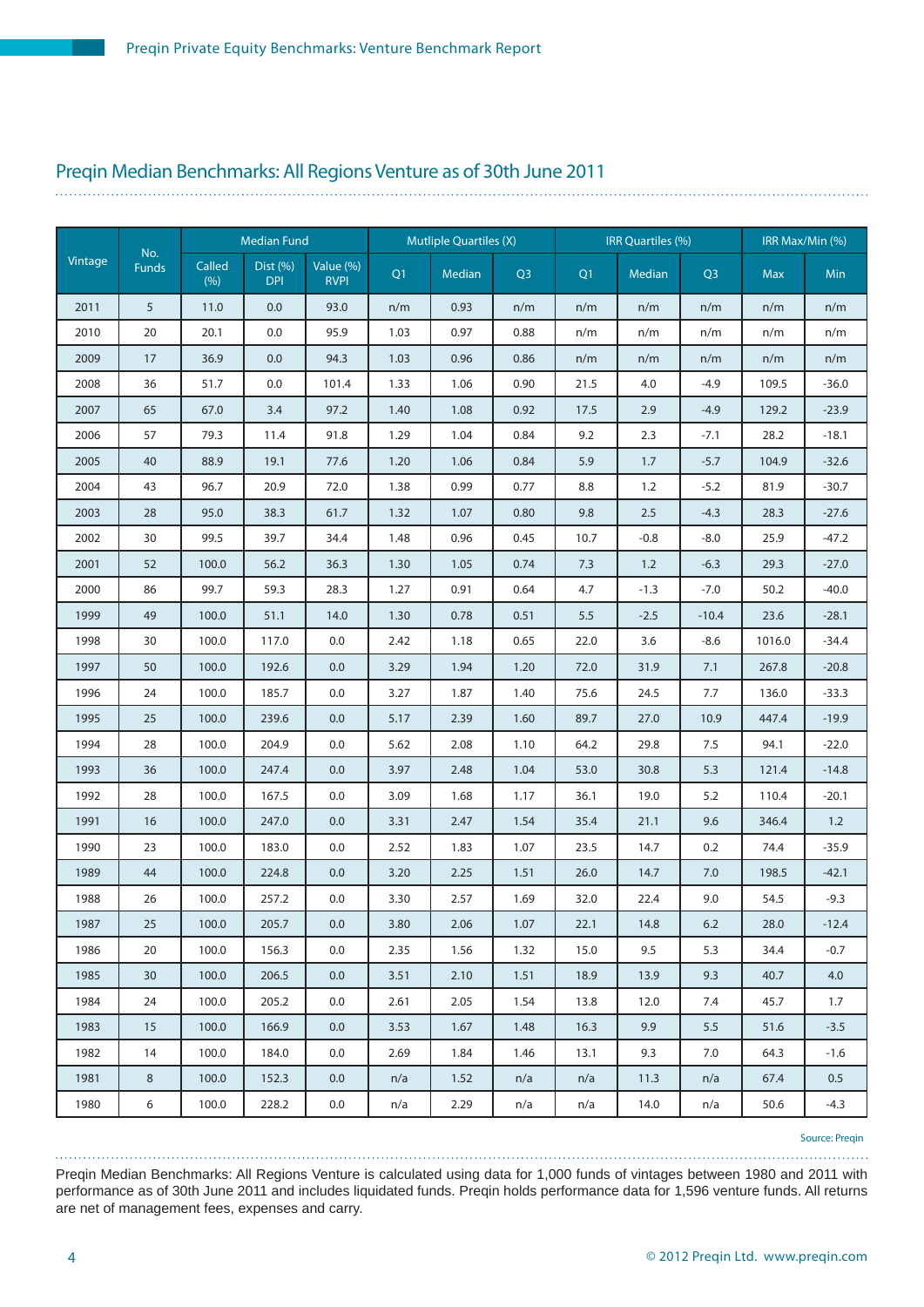

### All Regions Venture - Median Called, Distributed and Remaining Value by Vintage

as of 30th June 2011

Source: Preqin

### All Regions Venture - Median Net IRR and Top and Bottom Quartile Boundaries by Vintage as of 30th June 2011

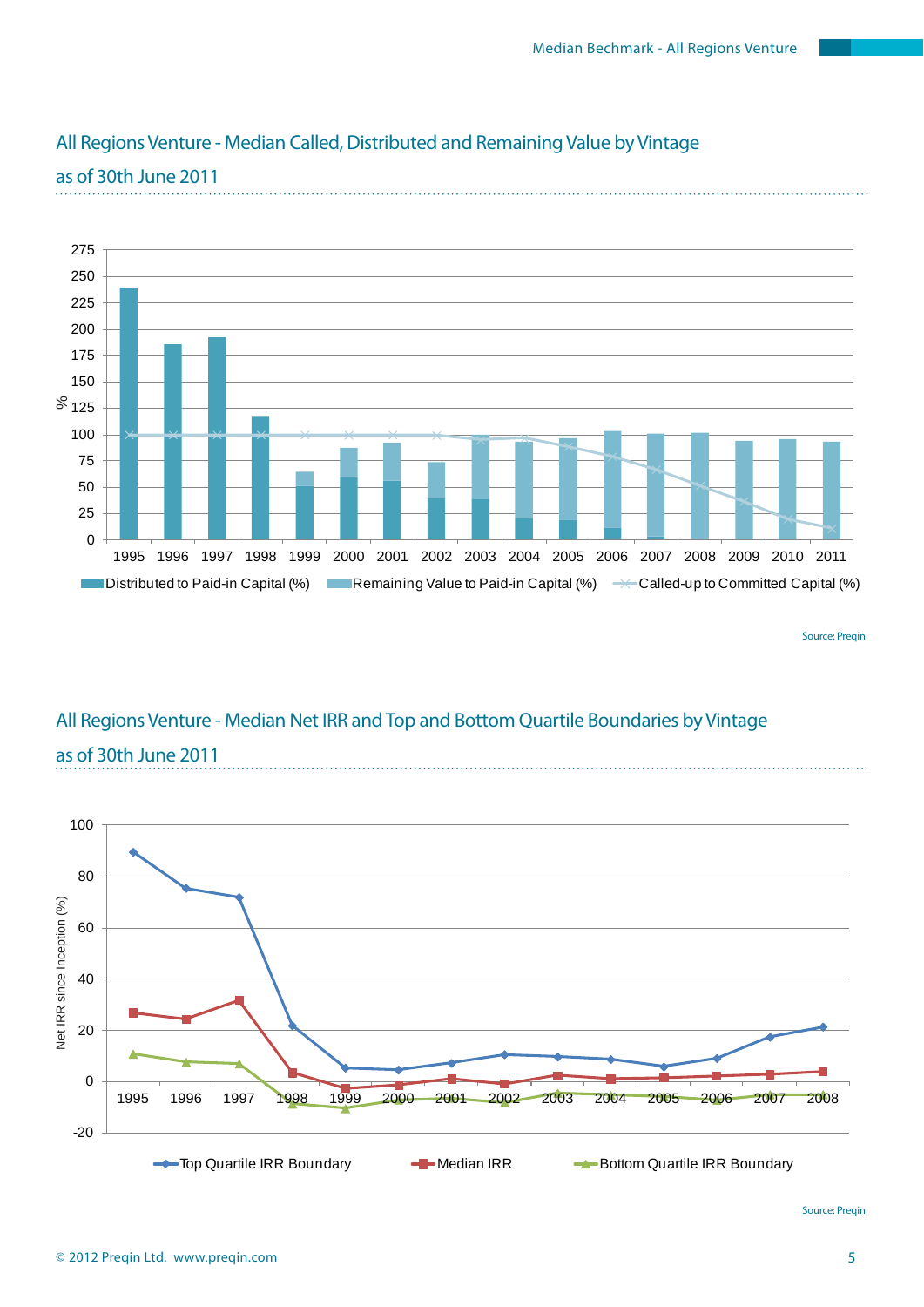#### Preqin Median Benchmarks: North American Venture as of 30th June 2011

|         |                     |                | <b>Median Fund</b>     |                          |      | <b>Mutliple Quartiles (X)</b> |      |       | <b>IRR Quartiles (%)</b> |                |            | IRR Max/Min (%) |
|---------|---------------------|----------------|------------------------|--------------------------|------|-------------------------------|------|-------|--------------------------|----------------|------------|-----------------|
| Vintage | No.<br><b>Funds</b> | Called<br>(% ) | Dist (%)<br><b>DPI</b> | Value (%)<br><b>RVPI</b> | Q1   | Median                        | Q3   | Q1    | Median                   | Q <sub>3</sub> | <b>Max</b> | Min             |
| 2010    | 16                  | 19.5           | 0.0                    | 95.1                     | 1.11 | 0.96                          | 0.84 | n/m   | n/m                      | n/m            | n/m        | n/m             |
| 2009    | 12                  | 38.6           | 1.0                    | 94.4                     | 1.03 | 0.97                          | 0.84 | n/m   | n/m                      | n/m            | n/m        | n/m             |
| 2008    | 28                  | 49.7           | 1.0                    | 100.0                    | 1.33 | 1.06                          | 0.90 | 21.5  | 4.1                      | $-8.1$         | 33.3       | $-36.0$         |
| 2007    | 48                  | 67.0           | 4.4                    | 96.1                     | 1.34 | 1.06                          | 0.93 | 17.7  | 2.8                      | $-4.0$         | 129.2      | $-23.9$         |
| 2006    | 47                  | 80.0           | 12.4                   | 92.3                     | 1.31 | 1.07                          | 0.86 | 9.0   | 2.5                      | $-7.0$         | 28.2       | $-16.9$         |
| 2005    | 31                  | 88.0           | 19.0                   | 82.0                     | 1.18 | 1.07                          | 0.85 | 5.3   | 2.1                      | $-4.7$         | 30.7       | $-32.6$         |
| 2004    | 35                  | 95.5           | 20.3                   | 75.2                     | 1.38 | 0.99                          | 0.81 | 8.2   | 0.6                      | $-5.2$         | 81.9       | $-30.7$         |
| 2003    | 18                  | 94.6           | 38.9                   | 64.5                     | 1.32 | 1.18                          | 0.97 | 11.7  | 6.8                      | $-0.8$         | 28.3       | $-27.6$         |
| 2002    | 21                  | 99.6           | 33.5                   | 35.3                     | 1.22 | 0.92                          | 0.45 | 5.8   | $-2.0$                   | $-11.9$        | 21.0       | $-47.2$         |
| 2001    | 42                  | 100.0          | 56.2                   | 36.7                     | 1.37 | 1.10                          | 0.74 | 7.3   | 1.8                      | $-6.1$         | 29.3       | $-27.0$         |
| 2000    | 66                  | 99.0           | 59.0                   | 33.8                     | 1.27 | 0.94                          | 0.66 | 4.8   | $-0.5$                   | $-6.4$         | 50.2       | $-40.0$         |
| 1999    | 41                  | 100.0          | 51.1                   | 12.9                     | 1.26 | 0.78                          | 0.51 | 4.3   | $-4.5$                   | $-11.9$        | 14.1       | $-28.1$         |
| 1998    | 20                  | 100.0          | 97.3                   | 0.0                      | 1.67 | 0.99                          | 0.61 | 21.1  | 0.7                      | $-11.1$        | 514.3      | $-34.4$         |
| 1997    | 34                  | 100.0          | 178.6                  | 0.0                      | 3.62 | 1.84                          | 1.15 | 77.5  | 25.9                     | 5.8            | 267.8      | $-14.5$         |
| 1996    | 21                  | 100.0          | 185.7                  | 0.0                      | 4.26 | 1.95                          | 1.40 | 75.2  | 24.7                     | 6.8            | 136.0      | $-33.3$         |
| 1995    | 20                  | 100.0          | 268.3                  | 0.0                      | 5.55 | 2.52                          | 1.46 | 103.6 | 28.3                     | 10.3           | 447.4      | $-19.9$         |
| 1994    | 22                  | 100.0          | 249.0                  | 0.0                      | 5.94 | 2.50                          | 0.99 | 65.1  | 31.2                     | 0.4            | 94.1       | $-22.0$         |
| 1993    | 27                  | 100.0          | 254.7                  | 0.0                      | 3.97 | 2.55                          | 1.04 | 51.2  | 31.7                     | 2.0            | 105.7      | $-14.8$         |
| 1992    | 19                  | 100.0          | 221.2                  | 0.0                      | 4.48 | 2.21                          | 1.18 | 39.1  | 24.4                     | 7.4            | 110.4      | $-20.1$         |
| 1991    | 11                  | 100.0          | 249.9                  | 0.0                      | 7.47 | 2.50                          | 1.65 | 47.7  | 28.2                     | 12.7           | 346.4      | 8.5             |
| 1990    | 17                  | 100.0          | 219.3                  | 0.0                      | 2.62 | 2.21                          | 1.38 | 24.9  | 20.6                     | 3.9            | 74.4       | $-35.9$         |
| 1989    | 39                  | 100.0          | 233.0                  | 0.0                      | 3.43 | 2.33                          | 1.60 | 30.5  | 14.8                     | 8.5            | 198.5      | $-42.1$         |
| 1988    | 23                  | 100.0          | 260.6                  | 0.0                      | 3.40 | 2.61                          | 1.69 | 34.0  | 23.1                     | 10.1           | 54.5       | 1.2             |
| 1987    | 20                  | 100.0          | 227.0                  | 0.0                      | 3.98 | 2.27                          | 1.36 | 23.0  | 15.9                     | 4.4            | 28.0       | $-12.4$         |
| 1986    | 19                  | 100.0          | 167.4                  | 0.0                      | 2.35 | 1.67                          | 1.32 | 15.1  | 8.9                      | 4.3            | 34.4       | $-0.7$          |
| 1985    | 22                  | 100.0          | 206.5                  | 0.0                      | 3.39 | 2.10                          | 1.51 | 18.4  | 13.9                     | 9.6            | 40.7       | 4.0             |
| 1984    | 18                  | 100.0          | 200.0                  | 0.0                      | 2.72 | 2.00                          | 1.54 | 13.9  | 12.6                     | 7.4            | 45.7       | 5.7             |
| 1983    | 12                  | 100.0          | 168.3                  | 0.0                      | 3.77 | 1.69                          | 1.44 | 15.3  | 9.9                      | 4.5            | 51.6       | $-3.5$          |
| 1982    | 10                  | 100.0          | 175.3                  | 0.0                      | 2.00 | 1.76                          | 1.30 | 10.8  | 9.2                      | 7.0            | 64.3       | $-1.6$          |
| 1981    | $\,8\,$             | 100.0          | 152.3                  | 0.0                      | n/a  | 1.52                          | n/a  | n/a   | 11.3                     | n/a            | 67.4       | $0.5\,$         |
| 1980    | $\epsilon$          | 100.0          | 228.2                  | 0.0                      | n/a  | 2.29                          | n/a  | n/a   | 14.0                     | n/a            | 50.6       | $-4.3$          |

Source: Preqin

Preqin Median Benchmarks: North American Venture is calculated using data for 773 funds of vintages between 1980 and 2010 with performance as of 30th June 2011 and includes liquidated funds. Preqin holds performance data for 1,182 North American venture funds. All returns are net of management fees, expenses and carry.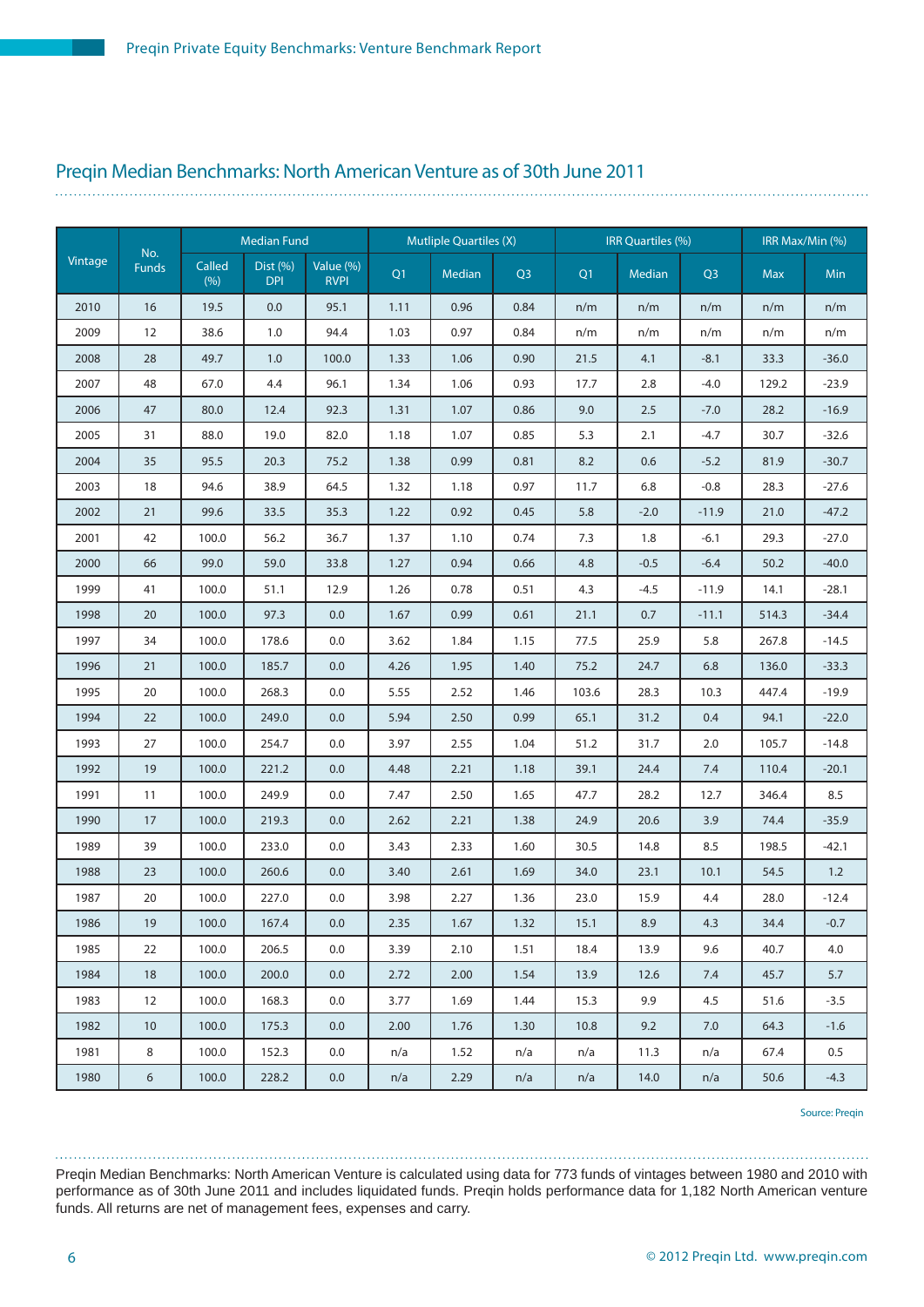

#### North America Venture - Median Called, Distributed and Remaining Value as of 30th June 2011

Source: Preqin

### North American Venture - Median Net IRR and Top and Bottom Quartile Boundaries by Vintage as of 30th June 2011

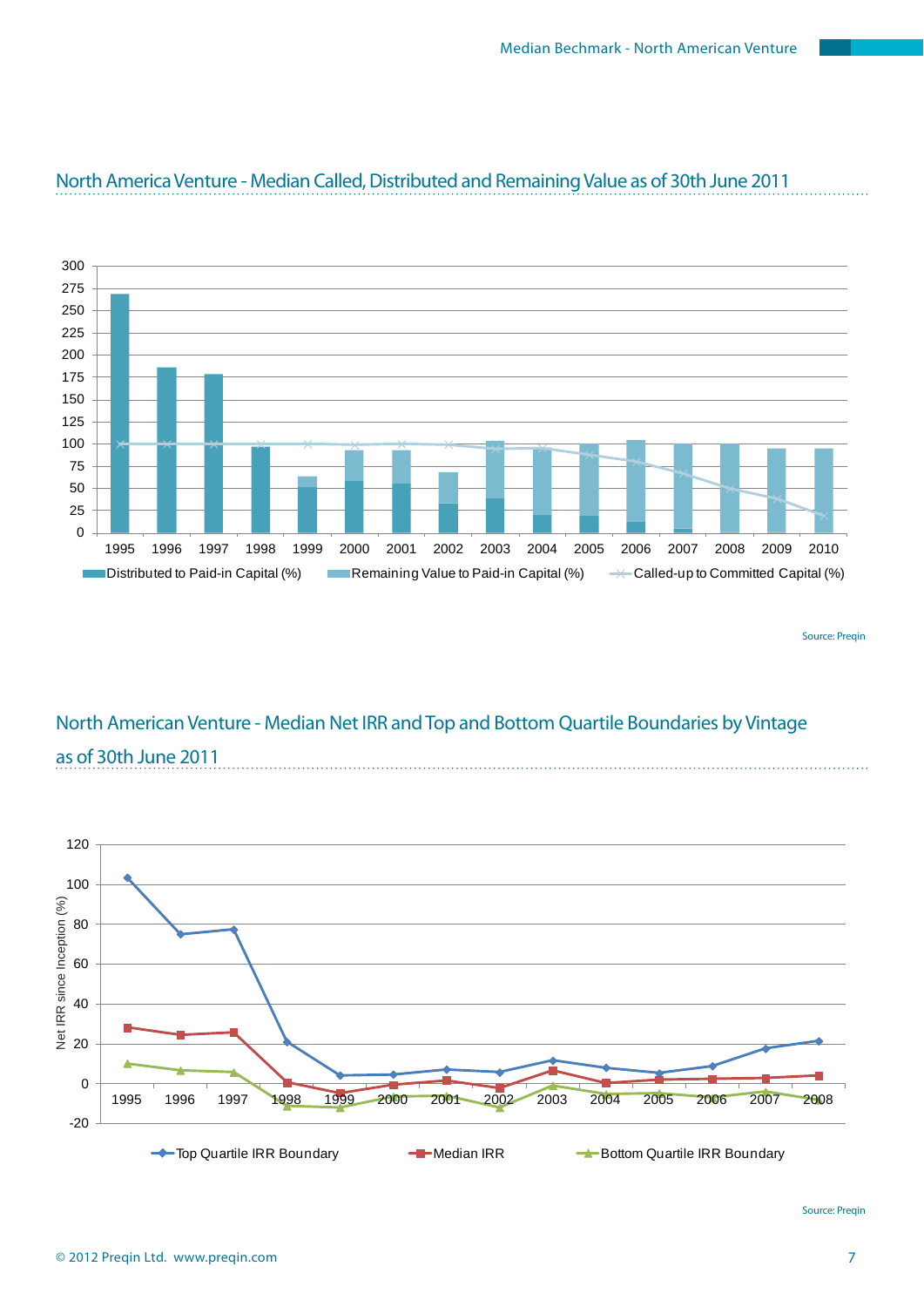### Preqin Weighted Benchmarks: All Regions Venture as of 30th June 2011

| Vintage | No. Funds |            |              | <b>Weighted Fund</b> |              |                |         | <b>IRR</b> |
|---------|-----------|------------|--------------|----------------------|--------------|----------------|---------|------------|
|         |           | Called (%) | Dist (%) DPI | Value (%) RVPI       | Multiple (X) | <b>IRR (%)</b> | Max (%) | Min $(%)$  |
| 2010    | 16        | 19.5       | 0.7          | 98.2                 | 0.99         | n/m            | n/m     | n/m        |
| 2009    | 12        | 36.9       | 7.1          | 92.4                 | 0.99         | n/m            | n/m     | n/m        |
| 2008    | 28        | 46.2       | 7.2          | 101.5                | 1.09         | 3.1            | 33.3    | $-36.0$    |
| 2007    | 48        | 65.0       | 12.4         | 113.6                | 1.26         | 10.2           | 129.2   | $-23.9$    |
| 2006    | 47        | 79.8       | 17.1         | 94.8                 | 1.12         | 2.9            | 28.2    | $-16.9$    |
| 2005    | 31        | 87.2       | 26.2         | 85.7                 | 1.12         | 2.2            | 30.7    | $-32.6$    |
| 2004    | 35        | 94.3       | 38.2         | 88.4                 | 1.26         | 3.0            | 81.9    | $-30.7$    |
| 2003    | 18        | 94.0       | 56.6         | 57.5                 | 1.14         | 5.0            | 28.3    | $-27.6$    |
| 2002    | 21        | 96.6       | 46.2         | 55.0                 | 1.03         | $-1.1$         | 21.0    | $-47.2$    |
| 2001    | 42        | 99.2       | 64.6         | 53.5                 | 1.18         | 3.1            | 29.3    | $-27.0$    |
| 2000    | 66        | 97.8       | 64.4         | 36.9                 | 1.01         | $-0.4$         | 50.2    | $-40.0$    |
| 1999    | 41        | 98.6       | 62.3         | 19.2                 | 0.82         | $-4.3$         | 14.1    | $-28.1$    |
| 1998    | 20        | 101.1      | 235.7        | 3.9                  | 2.40         | 47.3           | 514.3   | $-34.4$    |
| 1997    | 34        | 99.8       | 304.5        | 3.1                  | 3.08         | 58.5           | 267.8   | $-14.5$    |
| 1996    | 21        | 99.8       | 301.0        | 2.6                  | 3.04         | 25.5           | 136.0   | $-33.3$    |
| 1995    | 20        | 99.6       | 705.4        | 0.9                  | 6.91         | 72.1           | 447.4   | $-19.9$    |
| 1994    | 22        | 99.2       | 459.3        | 0.6                  | 4.60         | 44.0           | 94.1    | $-22.0$    |
| 1993    | 27        | 100.4      | 485.7        | 0.2                  | 4.86         | 47.0           | 105.7   | $-14.8$    |
| 1992    | 19        | 100.0      | 408.9        | 0.2                  | 4.09         | 33.0           | 110.4   | $-20.1$    |
| 1991    | 11        | 100.0      | 251.0        | 0.0                  | 2.51         | 20.4           | 346.4   | 8.5        |
| 1990    | 17        | 101.9      | 265.4        | 0.2                  | 2.66         | 22.9           | 74.4    | $-35.9$    |

Source: Preqin

Preqin Weighted Benchmarks: All Regions Venture is calculated using data for 601 funds of vintages between 1991 and 2011 with performance as of 30th June 2011 and includes liquidated funds. Preqin holds performance data for 1,596 venture funds. All Returns are net of management fees, expenses and carry.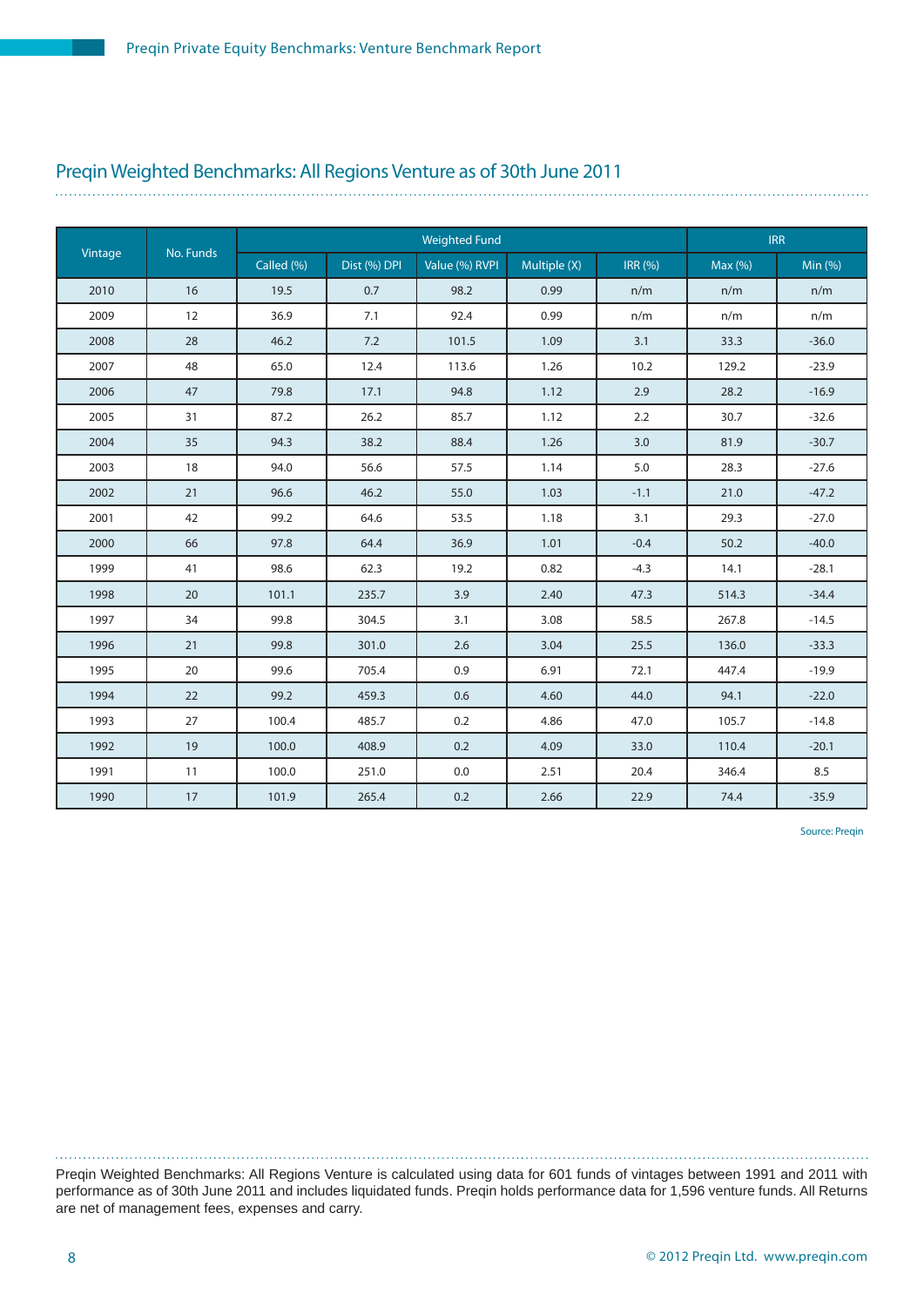

#### All Regions Venture - Money Weighted IRR by Vintage as of 30th June 2011



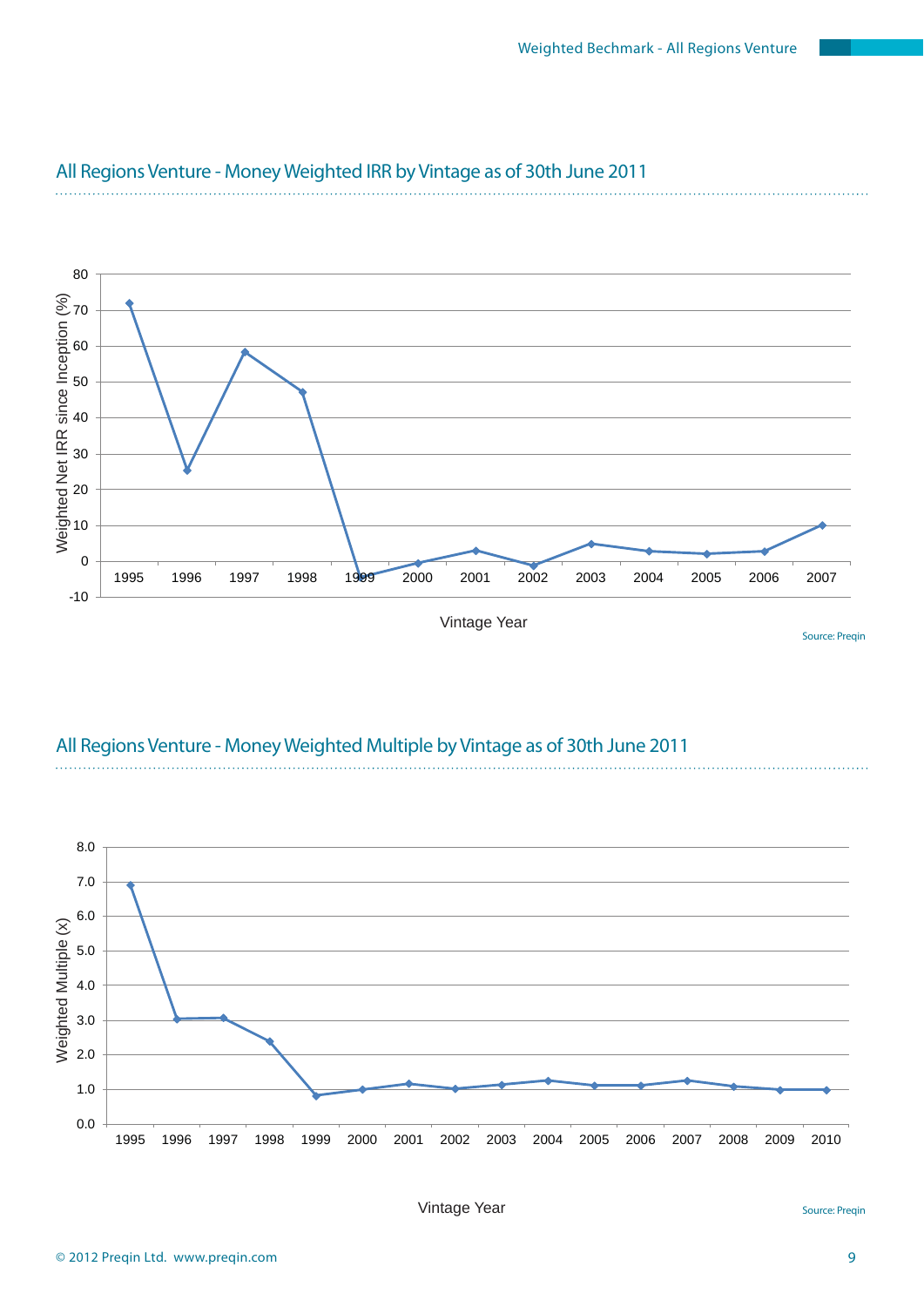#### Preqin Pooled Benchmarks: All Regions Venture

|         |           |            | <b>Weighted Fund</b> |                |                                 |                |
|---------|-----------|------------|----------------------|----------------|---------------------------------|----------------|
| Vintage | No. Funds | Called (%) | Dist (%) DPI         | Value (%) RVPI | <b>Weighted Multiple</b><br>(X) | Pooled IRR (%) |
| 2011    | 17        | 6.7        | $\mathbf 0$          | 62.1           | 0.51                            | n/m            |
| 2010    | 13        | 23.8       | 1.1                  | 101.4          | 1.01                            | n/m            |
| 2009    | 14        | 35.4       | 10.2                 | 84.7           | 0.95                            | 3.5            |
| 2008    | 29        | 49.1       | 10.3                 | 95.9           | 1.07                            | 12.3           |
| 2007    | 48        | 66.2       | 8.5                  | 107.5          | 1.15                            | 13.1           |
| 2006    | 48        | 80.9       | 17.5                 | 98.5           | 1.11                            | 3.6            |
| 2005    | 31        | 88.3       | 30                   | 85.1           | 1.15                            | 4.2            |
| 2004    | 26        | 94.5       | 44.6                 | 69.6           | 1.14                            | 5.2            |
| 2003    | 15        | 93.1       | 47.1                 | 61.8           | 1.12                            | $\mathbf 0$    |
| 2002    | 27        | 95.1       | 68.3                 | 46.6           | 1.16                            | 2.4            |
| 2001    | 45        | 98.7       | 69.6                 | 51.7           | 1.23                            | 3.2            |
| 2000    | 78        | 97.2       | 66.7                 | 34.5           | 1.01                            | $-0.2$         |
| 1999    | 41        | 97.7       | 65.4                 | 19.5           | 0.89                            | $-4.6$         |
| 1998    | 27        | 90.3       | 155.2                | 14.3           | 1.69                            | 34             |
| 1997    | 21        | 99.6       | 242.4                | 8.2            | 2.64                            | 41.8           |
| 1996    | 15        | 99.3       | 248                  | 5.6            | 2.65                            | 58.5           |
| 1995    | 14        | 99.9       | 528.6                | 1.4            | 5.45                            | 71.8           |
| 1994    | 11        | 100.7      | 347                  | 1.5            | 3.49                            | 77.3           |
| 1993    | 9         | 100        | 333.4                | 1.1            | 3.34                            | 44             |
| 1992    | 9         | 99.8       | 266.8                | 1.5            | 2.69                            | 39.8           |
| 1991    | 6         | 98.3       | 269                  | 0.2            | 2.69                            | 23.9           |

Source: Preqin

Preqin Pooled Benchmarks: All Regions Venture is calculated using cash flow data for 544 venture funds of vintages between 1991 and 2011. Preqin holds cash flow data for more than 1,900 private equity funds. All returns are net of management fees, expenses and carry.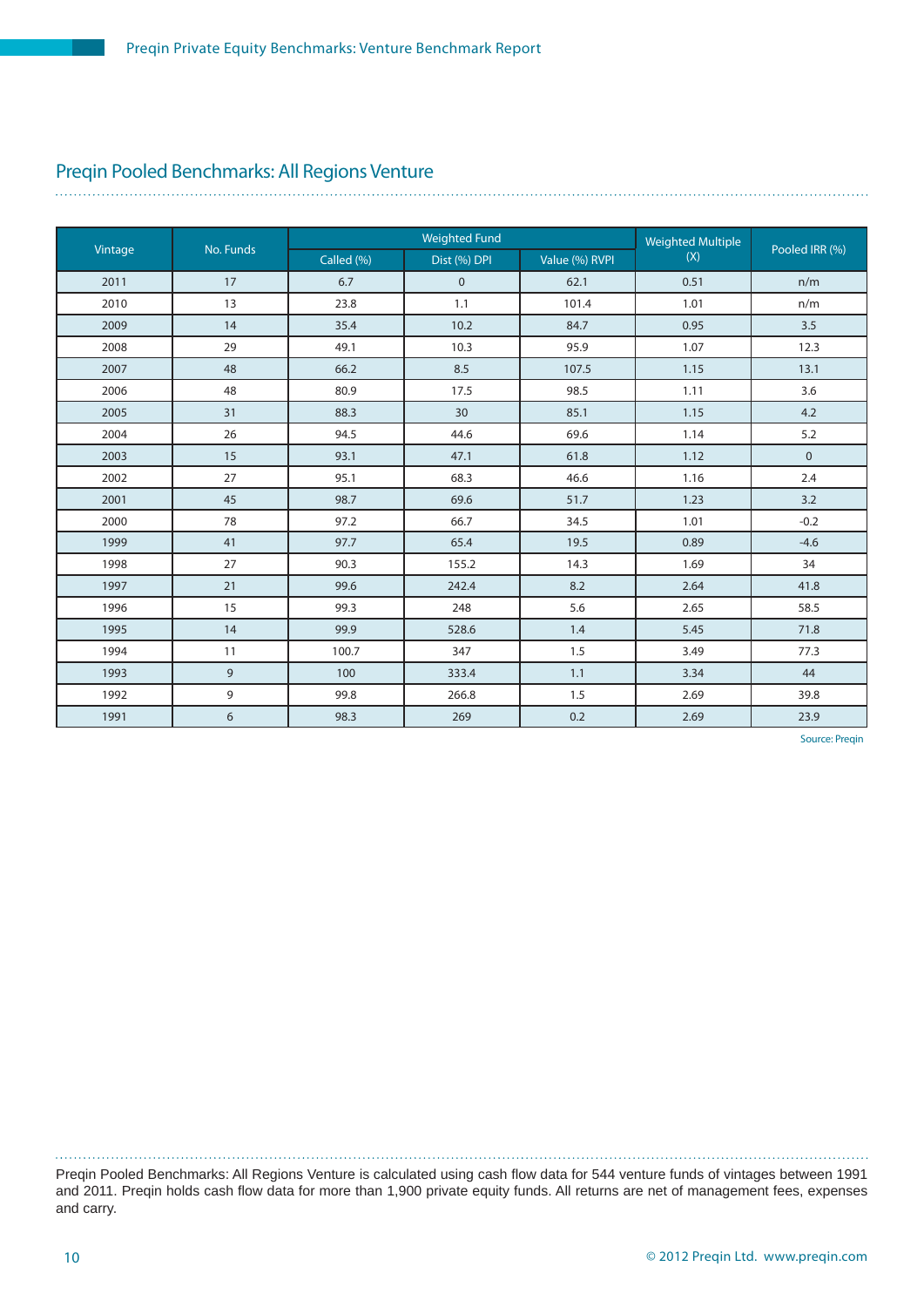

### All Regions Venture - Pooled IRR by Vintage

. . . . . . . . . . . . . .

Source: Preqin

Vintage Year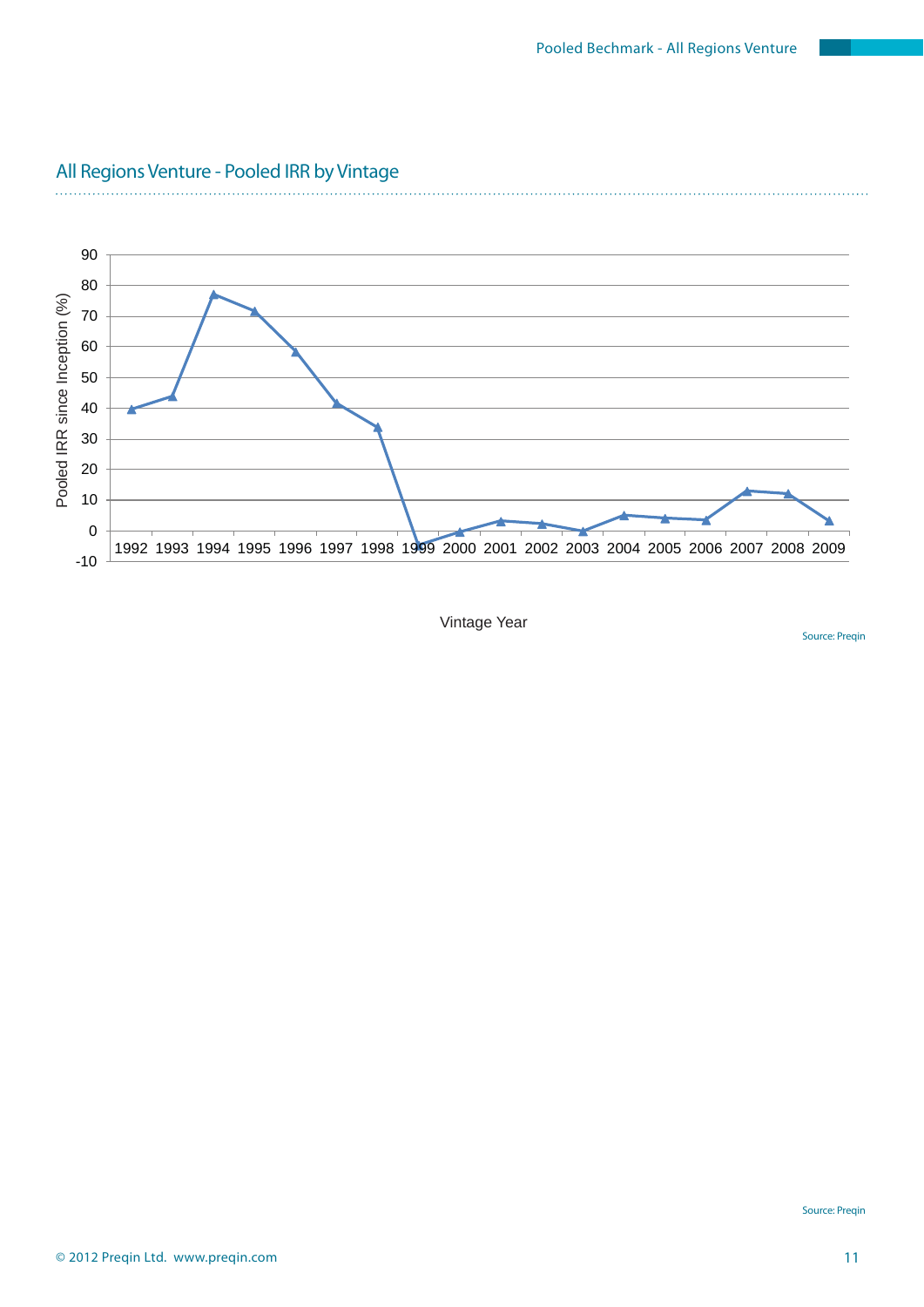#### Preqin Median Benchmarks: All Regions Early Stage

|         |                     |               | <b>Median Fund</b>     |                          |                | <b>Mutliple Quartiles (X)</b> |                |      | IRR Quartiles (%) |                | IRR Max/Min (%) |            |
|---------|---------------------|---------------|------------------------|--------------------------|----------------|-------------------------------|----------------|------|-------------------|----------------|-----------------|------------|
| Vintage | No.<br><b>Funds</b> | Called<br>(%) | Dist (%)<br><b>DPI</b> | Value (%)<br><b>RVPI</b> | Q <sub>1</sub> | <b>Median</b>                 | Q <sub>3</sub> | Q1   | Median            | Q <sub>3</sub> | <b>Max</b>      | <b>Min</b> |
| 2011    | 8                   | 3.4           | 0.0                    | 81.1                     | 1.00           | 0.81                          | 0.35           | n/m  | n/m               | n/m            | n/m             | n/m        |
| 2010    | 13                  | 19.0          | 0.0                    | 87.4                     | 1.02           | 0.87                          | 0.81           | n/m  | n/m               | n/m            | n/m             | n/m        |
| 2009    | 12                  | 34.0          | 0.0                    | 95.2                     | 1.09           | 0.95                          | 0.87           | 10.4 | $-2.4$            | $-7.8$         | 29.2            | $-41.4$    |
| 2008    | 23                  | 45.0          | 0.0                    | 98.5                     | 1.26           | 1.04                          | 0.76           | 21.3 | 4.3               | $-6.9$         | 109.5           | $-28.0$    |
| 2007    | 44                  | 62.4          | 2.7                    | 87.4                     | 1.28           | 1.01                          | 0.82           | 15.5 | 1.2               | $-6.0$         | 129.2           | $-72.0$    |
| 2006    | 33                  | 78.2          | 13.5                   | 82.5                     | 1.26           | 0.95                          | 0.77           | 8.1  | $-2.6$            | $-10.9$        | 28.2            | $-29.7$    |
| 2005    | 26                  | 88.5          | 11.0                   | 77.4                     | 1.13           | 0.91                          | 0.75           | 2.9  | $-3.0$            | $-9.9$         | 17.1            | $-23.9$    |
| 2004    | 26                  | 94.8          | 17.1                   | 79.6                     | 1.13           | 1.03                          | 0.88           | 5.4  | 0.9               | $-3.6$         | 82.7            | $-26.6$    |
| 2003    | 19                  | 97.0          | 17.6                   | 60.2                     | 1.05           | 0.87                          | 0.61           | 1.4  | $-2.4$            | $-11.1$        | 19.2            | $-25.8$    |
| 2002    | 24                  | 99.5          | 21.8                   | 47.5                     | 1.00           | 0.65                          | 0.46           | 2.1  | $-3.3$            | $-13.1$        | 15.9            | $-47.2$    |
| 2001    | 31                  | 100.0         | 47.4                   | 31.0                     | 1.15           | 0.88                          | 0.68           | 2.6  | $-3.7$            | $-6.5$         | 17.0            | $-13.5$    |
| 2000    | 57                  | 100.0         | 60.1                   | 24.9                     | 1.27           | 0.88                          | 0.59           | 6.9  | $-2.0$            | $-7.5$         | 50.2            | $-40.0$    |
| 1999    | 27                  | 100.0         | 53.6                   | 16.0                     | 1.39           | 0.95                          | 0.55           | 7.7  | 0.0               | $-9.3$         | 24.8            | $-40.6$    |
| 1998    | 24                  | 100.0         | 111.0                  | 3.9                      | 1.65           | 1.33                          | 0.70           | 78.2 | 8.6               | 2.8            | 1016.0          | $-46.1$    |
| 1997    | 15                  | 100.0         | 136.3                  | 1.0                      | 3.60           | 1.63                          | 1.21           | 67.8 | 19.4              | 11.1           | 127.6           | $-10.6$    |

Source: Pregin

Preqin Median Benchmarks: All Regions Early Stage is calculated using performance data for 390 early stage funds of vintages between 1996 and 2011 and includes liquidated funds. Preqin holds performance data for 475 early stage funds. All returns are net of management fees, expenses and carry.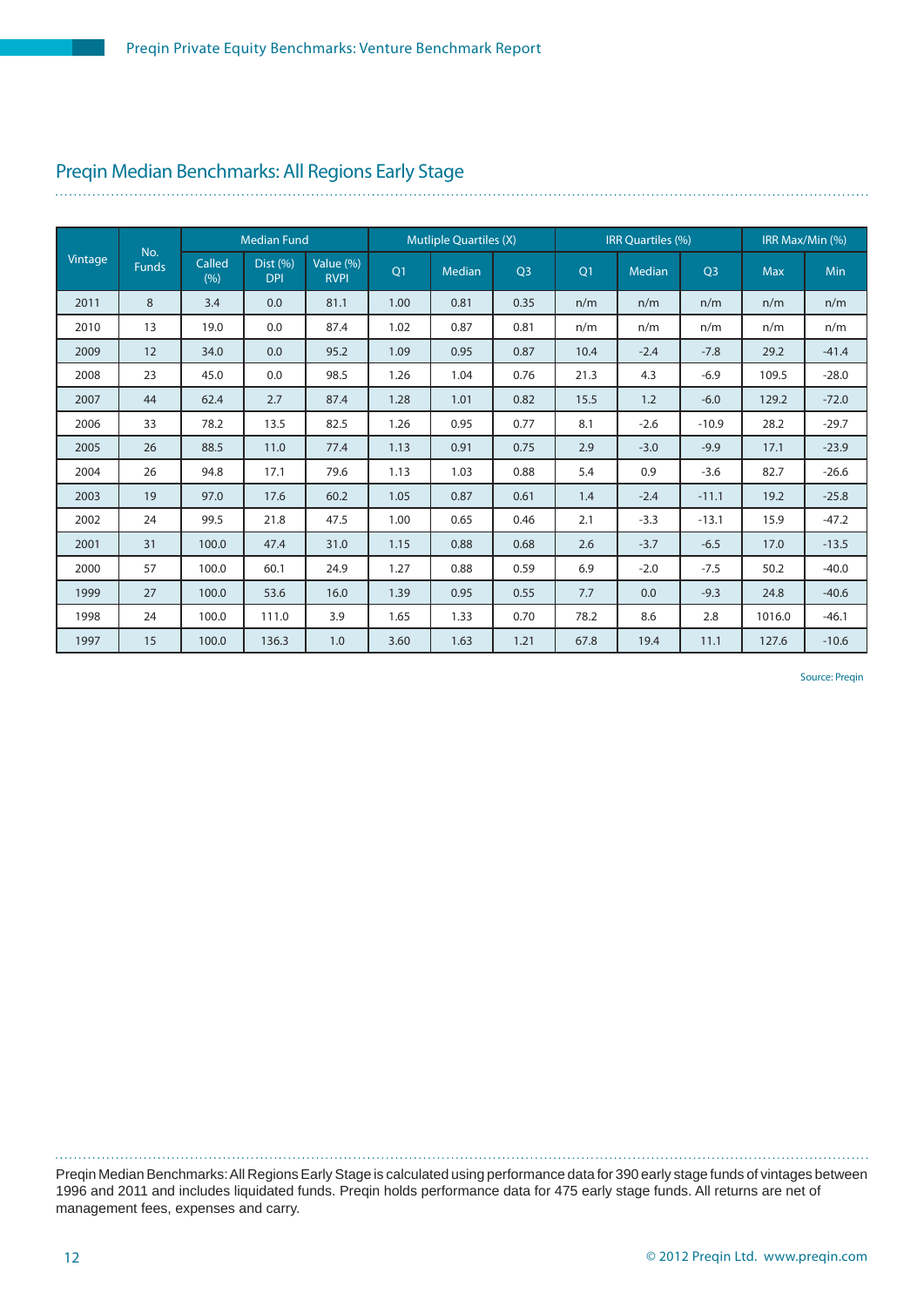

### All Regions Early Stage - Median Called, Distributed and Remaining Value by Vintage

Source: Preqin

### All Regions Early Stage - Median Net IRR and Top and Bottom Quartile Boundaries by Vintage

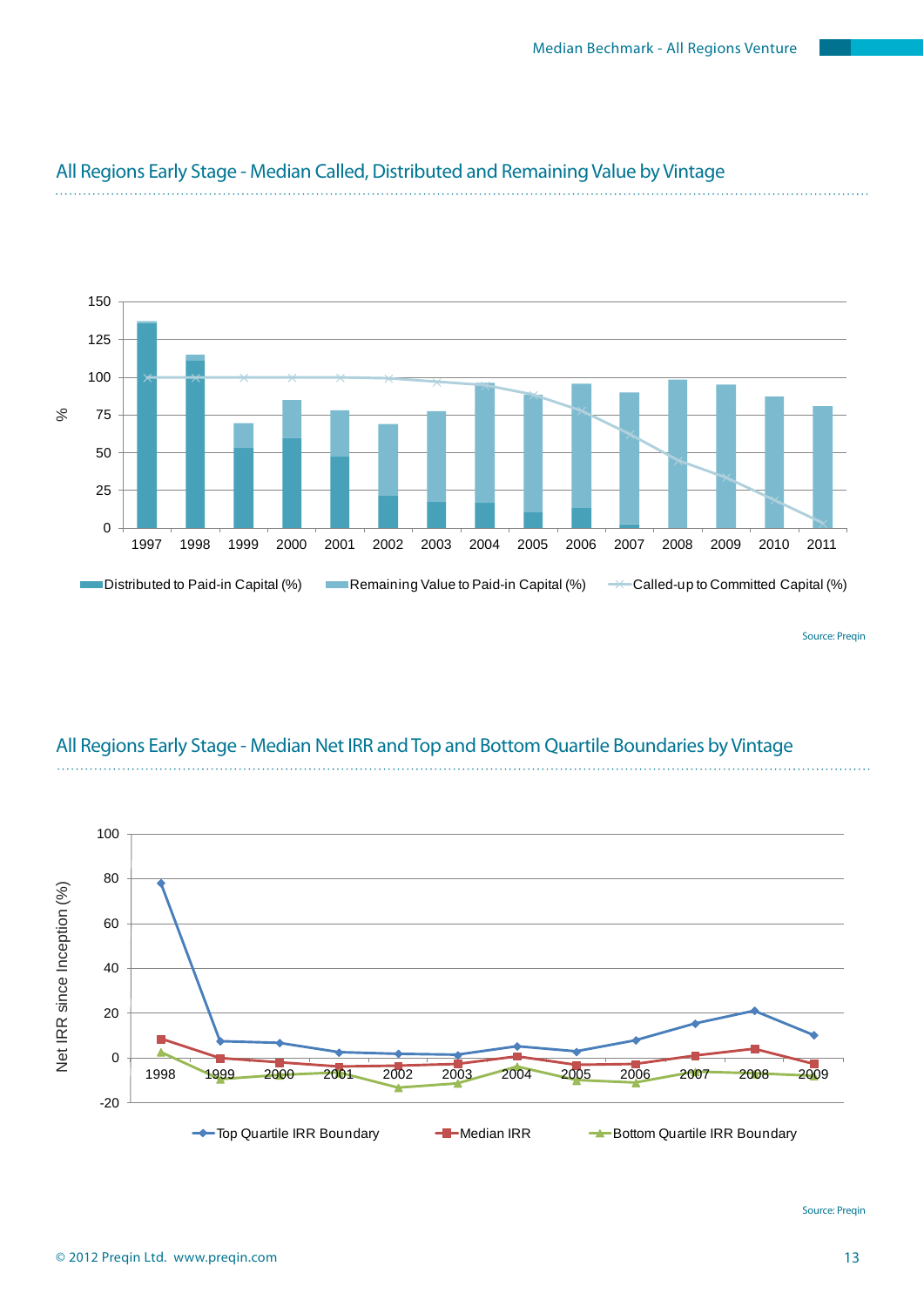### Preqin Weighted Benchmarks: All Regions Early Stage

|         |           |            |              | <b>Weighted Fund</b> |              |                |            | <b>IRR (%)</b> |
|---------|-----------|------------|--------------|----------------------|--------------|----------------|------------|----------------|
| Vintage | No. Funds | Called (%) | Dist (%) DPI | Value (%) RVPI       | Multiple (X) | <b>IRR (%)</b> | <b>Max</b> | Min            |
| 2011    | 8         | 2.4        | 0.0          | 57.1                 | 0.57         | n/m            | n/m        | n/m            |
| 2010    | 13        | 21.8       | 0.0          | 88.2                 | 0.88         | n/m            | n/m        | n/m            |
| 2009    | 12        | 35.6       | 1.2          | 94.1                 | 0.95         | $-4.2$         | 29.2       | $-41.4$        |
| 2008    | 23        | 49.3       | 14.5         | 110.9                | 1.26         | 17.5           | 109.5      | $-28.0$        |
| 2007    | 44        | 60.0       | 14.1         | 103.6                | 1.19         | 0.3            | 129.2      | $-72.0$        |
| 2006    | 33        | 79.6       | 13.3         | 94.0                 | 1.07         | 1.2            | 28.2       | $-29.7$        |
| 2005    | 26        | 85.1       | 17.4         | 83.5                 | 1.01         | $-1.5$         | 17.1       | $-23.9$        |
| 2004    | 26        | 92.1       | 26.3         | 121.4                | 1.49         | 2.9            | 82.7       | $-26.6$        |
| 2003    | 19        | 97.5       | 32.4         | 65.2                 | 0.98         | $-2.3$         | 19.2       | $-25.8$        |
| 2002    | 24        | 95.2       | 25.6         | 66.2                 | 0.92         | $-4.8$         | 15.9       | $-47.2$        |
| 2001    | 31        | 99.0       | 50.6         | 47.7                 | 1.00         | $-0.4$         | 17.0       | $-13.5$        |
| 2000    | 57        | 103.9      | 61.6         | 37.9                 | 0.98         | $-0.5$         | 50.2       | $-40.0$        |
| 1999    | 27        | 96.8       | 53.0         | 26.8                 | 0.84         | $-6.0$         | 24.8       | $-40.6$        |
| 1998    | 24        | 99.4       | 139.1        | 14.9                 | 1.56         | 82.9           | 1016.0     | $-46.1$        |
| 1997    | 15        | 100.3      | 325.4        | 5.8                  | 3.69         | 51.6           | 127.6      | $-10.6$        |
| 1996    | 8         | 99.9       | 468.0        | 4.4                  | 4.72         | 36.5           | 98.1       | 6.8            |

Source: Preqin

Preqin Weighted Benchmarks: All Regions Early Stage is calculated using data for 390 funds of vintages between 1996 and 2010 and includes liquidated funds. All returns are net of management fees, expenses and carry.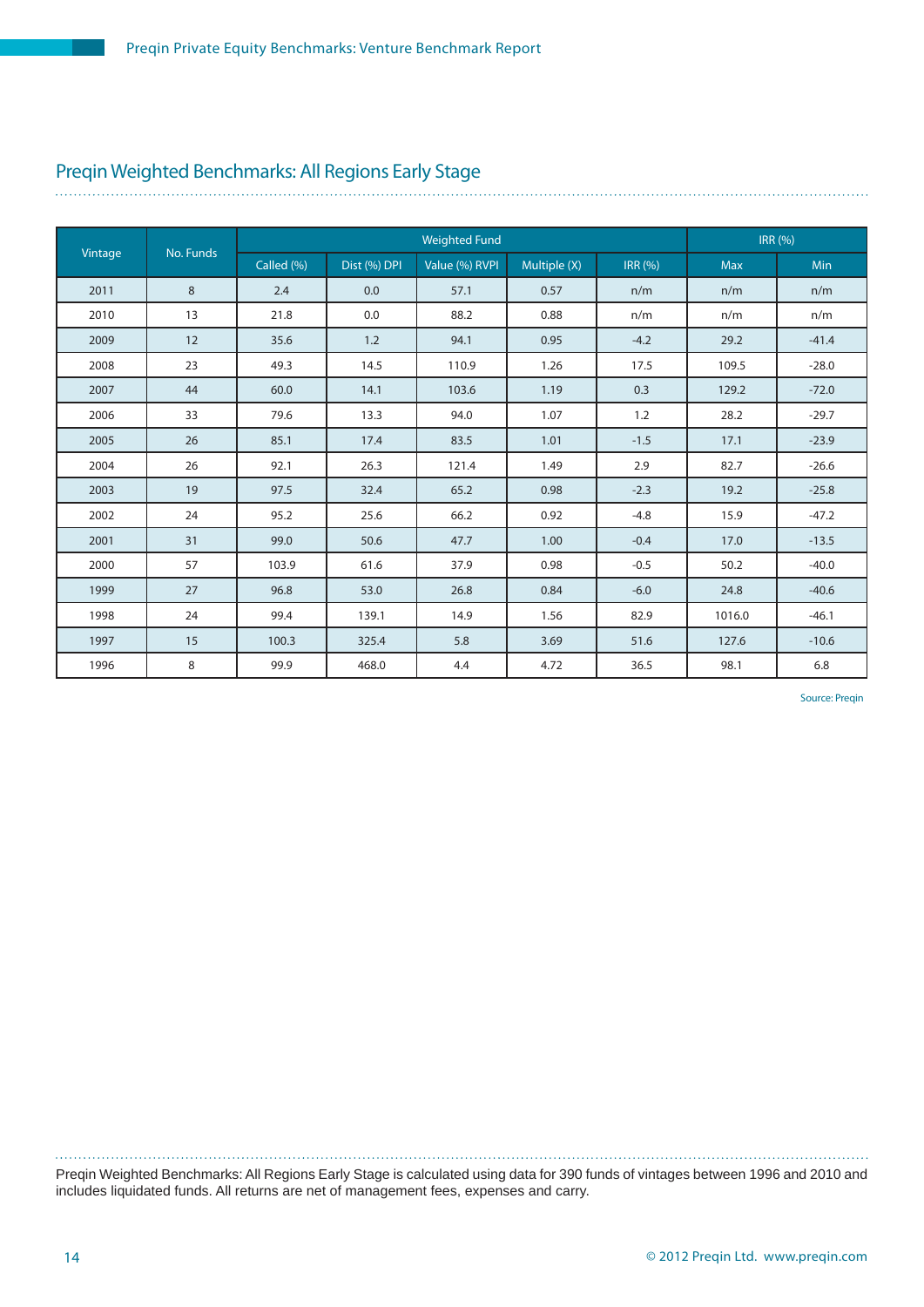

#### All Regions Early Stage - Money Weighted IRR by Vintage

#### All Regions Early Stage - Money Weighted Multiple by Vintage

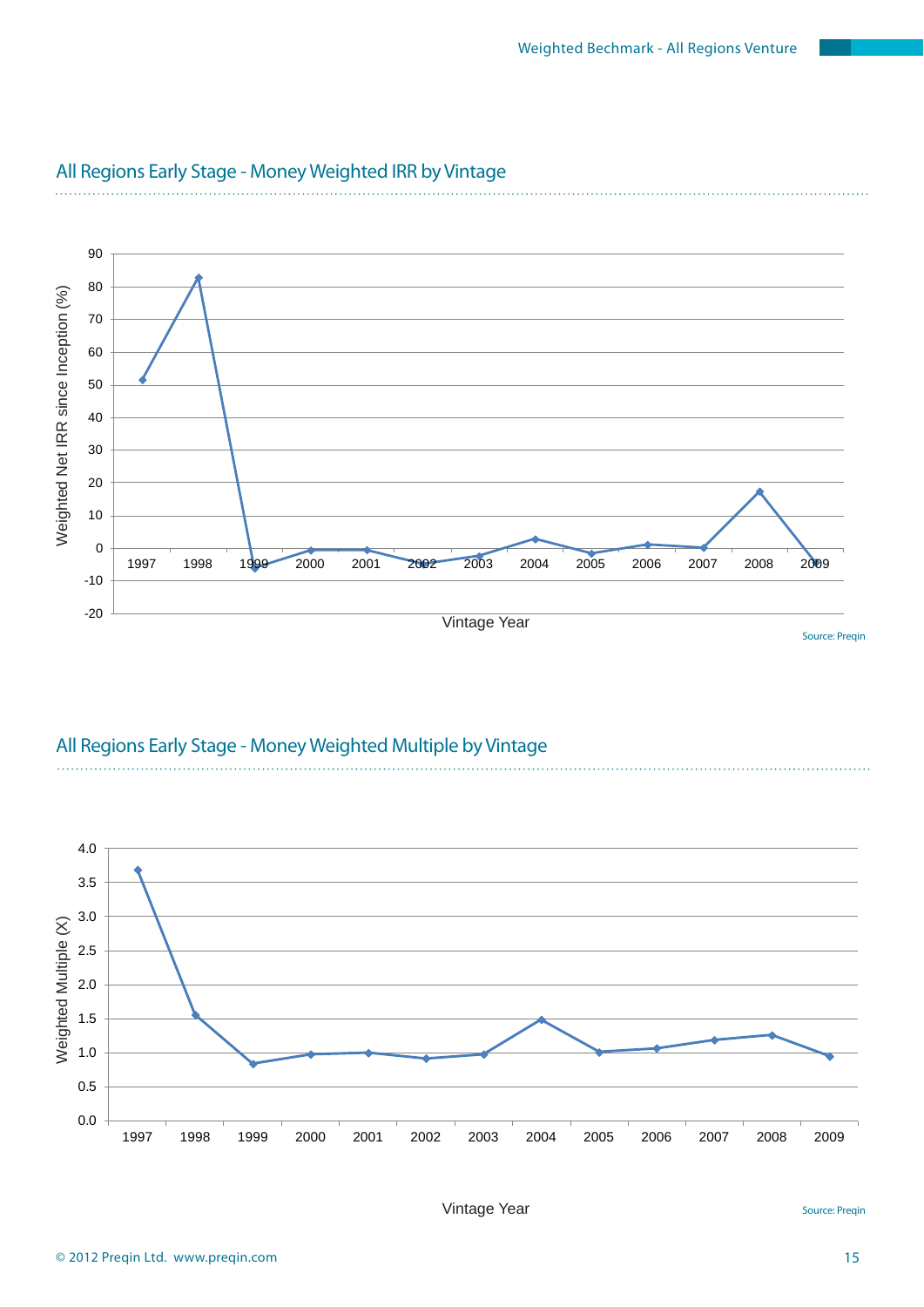#### Preqin Pooled Benchmarks: All Regions Early Stage

|         |           |            | <b>Weighted Fund</b> |                | <b>Weighted Multiple</b> |                |
|---------|-----------|------------|----------------------|----------------|--------------------------|----------------|
| Vintage | No. Funds | Called (%) | Dist (%) DPI         | Value (%) RVPI | (X)                      | Pooled IRR (%) |
| 2011    | 8         | 2.4        | 0.0                  | 57.1           | 0.57                     | n/m            |
| 2010    | 13        | 21.8       | 0.0                  | 88.2           | 0.88                     | n/m            |
| 2009    | 12        | 35.6       | 1.2                  | 94.1           | 0.95                     | $-4.2$         |
| 2008    | 23        | 49.3       | 14.5                 | 110.9          | 1.26                     | 17.5           |
| 2007    | 44        | 60.0       | 14.1                 | 103.6          | 1.19                     | 0.3            |
| 2006    | 33        | 79.6       | 13.3                 | 94.0           | 1.07                     | 1.2            |
| 2005    | 26        | 85.1       | 17.4                 | 83.5           | 1.01                     | $-1.5$         |
| 2004    | 26        | 92.1       | 26.3                 | 121.4          | 1.49                     | 2.9            |
| 2003    | 19        | 97.5       | 32.4                 | 65.2           | 0.98                     | $-2.3$         |
| 2002    | 24        | 95.2       | 25.6                 | 66.2           | 0.92                     | $-4.8$         |
| 2001    | 31        | 99.0       | 50.6                 | 47.7           | 1.00                     | $-0.4$         |
| 2000    | 57        | 103.9      | 61.6                 | 37.9           | 0.98                     | $-0.5$         |
| 1999    | 27        | 96.8       | 53.0                 | 26.8           | 0.84                     | $-6.0$         |
| 1998    | 24        | 99.4       | 139.1                | 14.9           | 1.56                     | 82.9           |
| 1997    | 15        | 100.3      | 325.4                | 5.8            | 3.69                     | 51.6           |
| 1996    | 8         | 99.9       | 468.0                | 4.4            | 4.72                     | 36.5           |

Source: Preqin

Preqin Pooled Benchmarks: All Regions Early Stage is calculated using cash flow data for early stage funds of vintages between 1996 and 2010. Preqin holds cash flow data for more than 1,900 private equity funds. All returns are net of management fees, expenses and carry.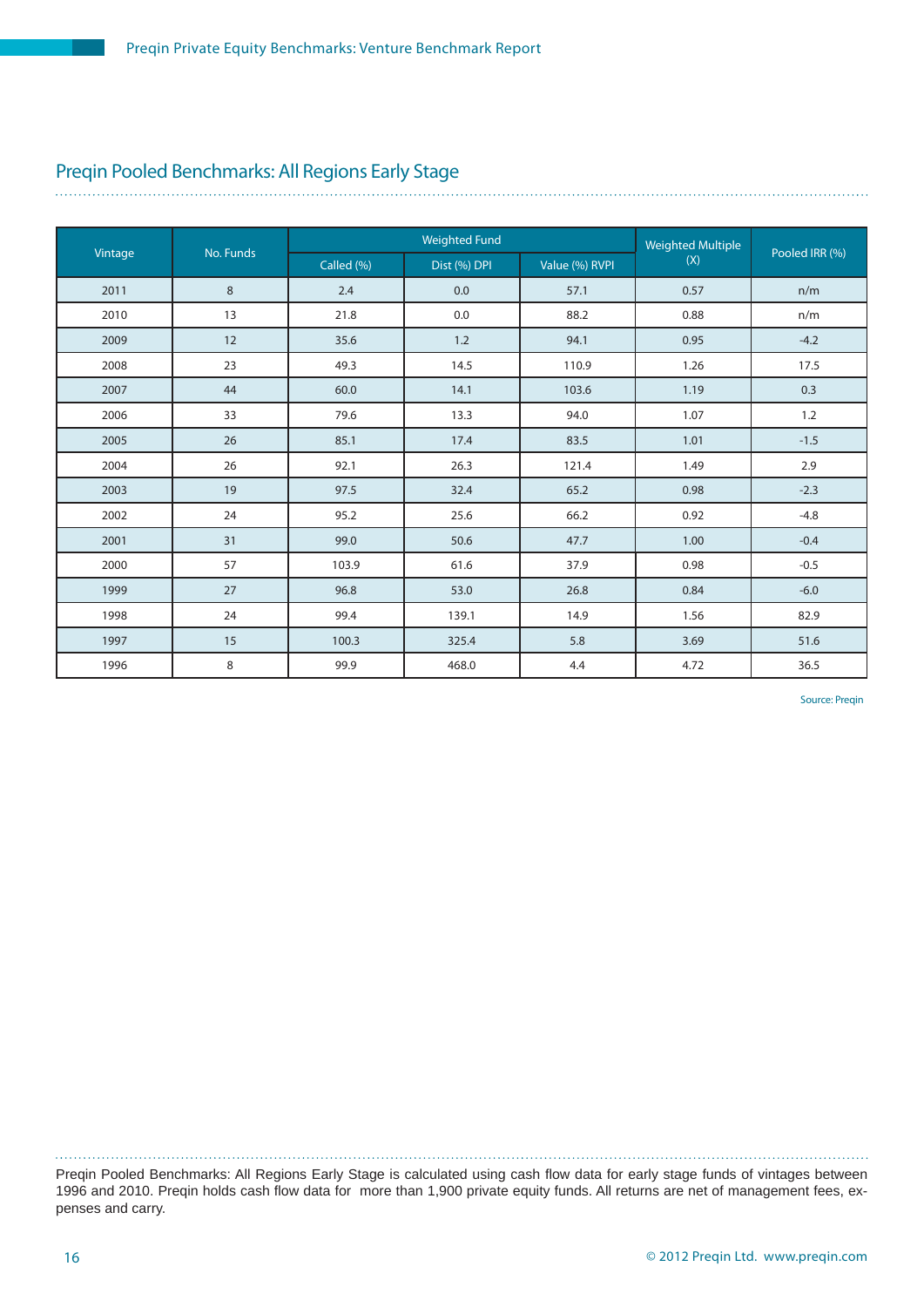

### Early Stage All Regions - Pooled IRR by Vintage

 $\ldots$  .

© 2012 Preqin Ltd. www.preqin.com 17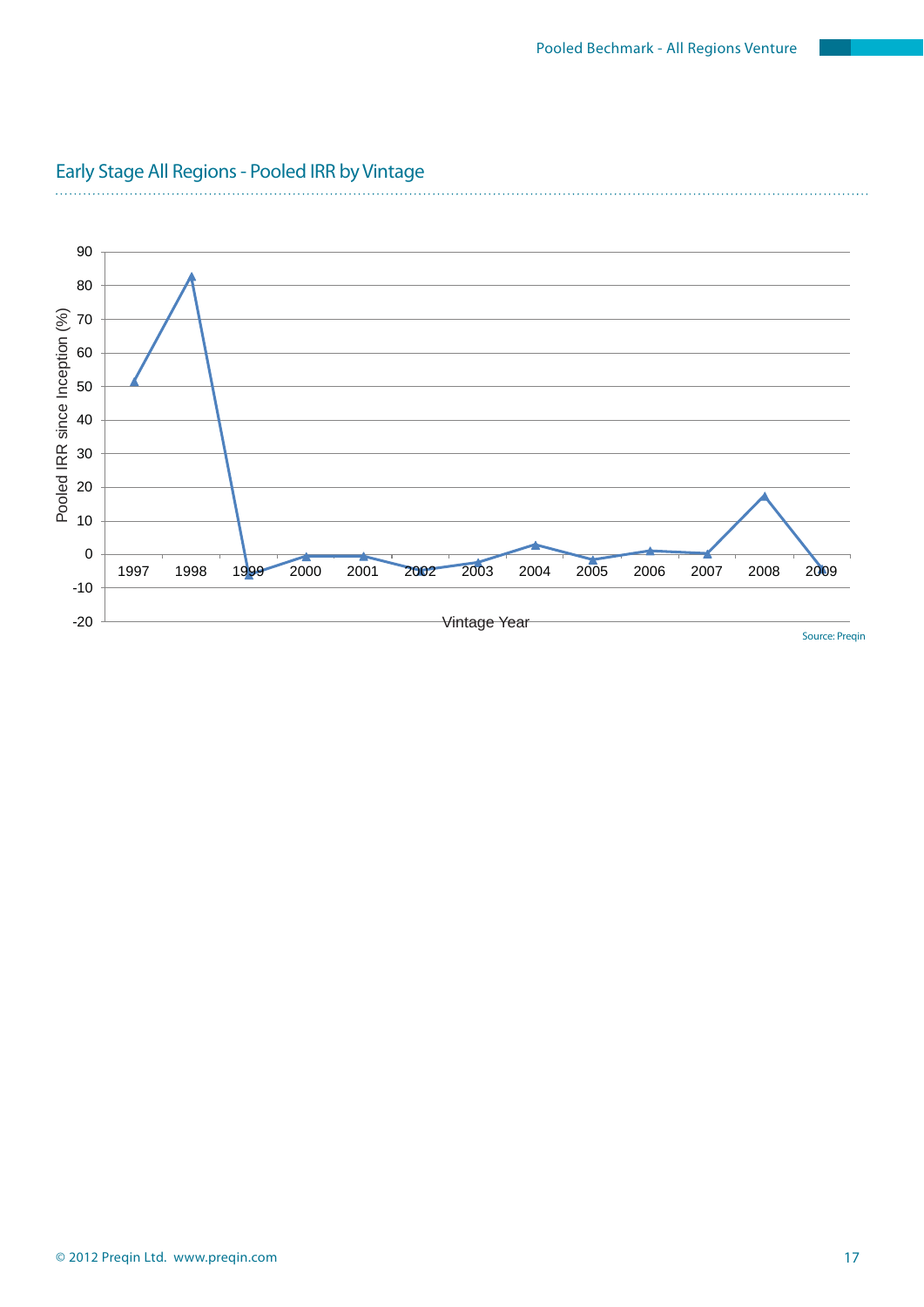## Horizon IRRs by Fund Type as of 30 June 2011

| <b>Horizon</b>      | <b>All Private Equity</b> | Buvout | Venture | <b>Fund of Funds</b> | Mezzanine |
|---------------------|---------------------------|--------|---------|----------------------|-----------|
| l Year to Jun 2011  | 24.1                      | 25.    | 20.6    | 16.2                 | 13.2      |
| 3 Years to Jun 2011 | 5.4                       | 5.3    | 3.0     | 3.8                  | 3.4       |
| 5 Years to Jun 2011 | 9.5                       | 1.2    | 4.6     | 7.9                  | 8.3       |

Source: Preqin

#### Horizon IRRs by Fund Type as of 30 June 2011

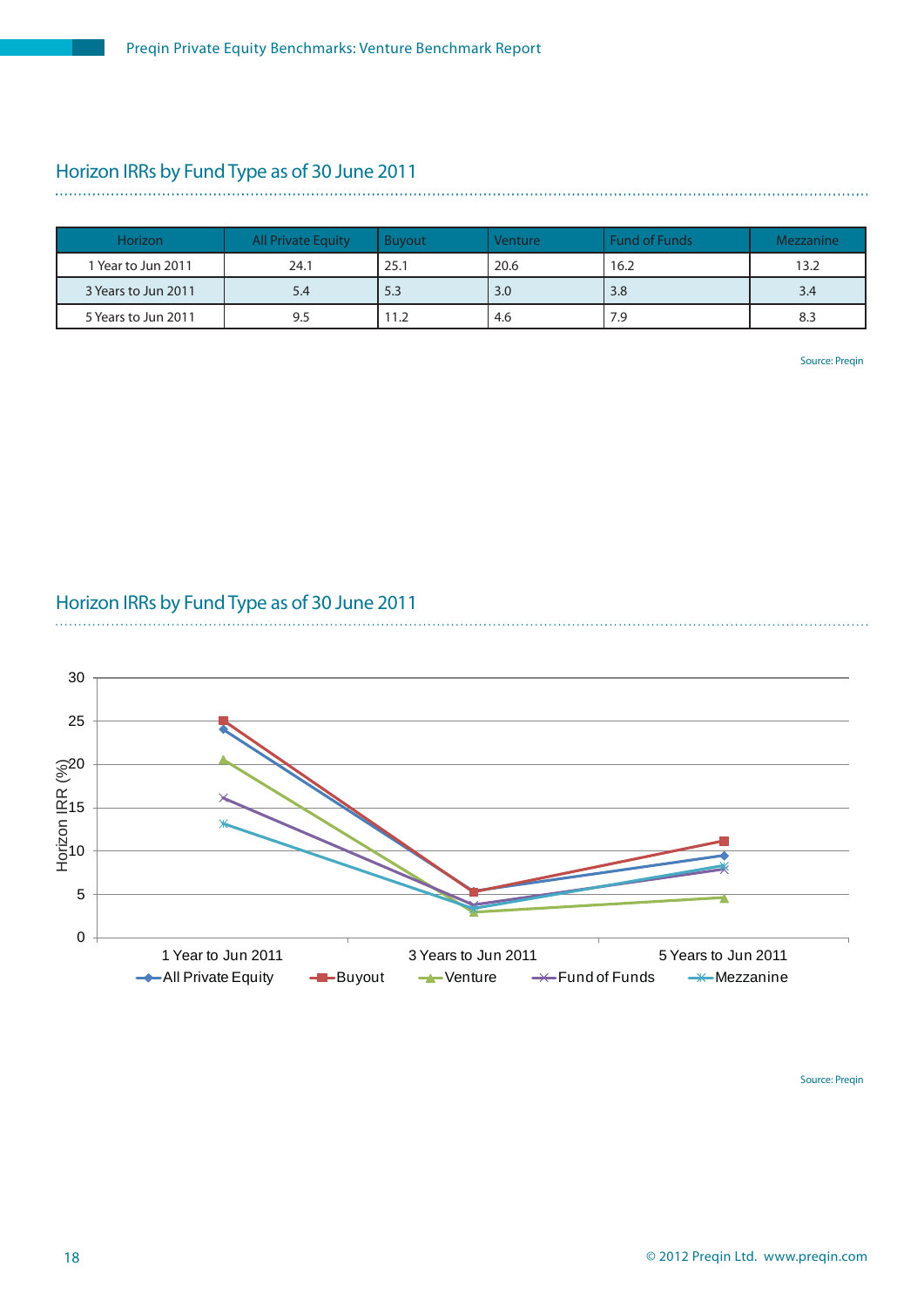|                    | All     | <b>Buyout</b> | <b>Venture</b> | <b>Fund of Funds</b> | Mezzanine |
|--------------------|---------|---------------|----------------|----------------------|-----------|
| 1 Year to Dec 2000 | 10.1    | 3.6           | 38.1           | $-1.3$               | 14.0      |
| 1 Year to Dec 2001 | $-2.7$  | $-3.2$        | $-34.3$        | $-5.2$               | 13.8      |
| 1 Year to Dec 2002 | $-9.1$  | $-4.0$        | $-31.6$        | $-23.2$              | $-2.1$    |
| 1 Year to Dec 2003 | 17.5    | 24.3          | $-6.0$         | $-15.1$              | 6.8       |
| 1 Year to Dec 2004 | 25.0    | 30.3          | 7.1            | 7.5                  | 20.4      |
| 1 Year to Dec 2005 | 27.0    | 29.7          | 4.5            | 16.9                 | 13.6      |
| 1 Year to Dec 2006 | 29.1    | 32.3          | 15.8           | 17.9                 | 31.7      |
| 1 Year to Dec 2007 | 26.0    | 30.7          | 21.3           | 23.2                 | 18.8      |
| 1 Year to Dec 2008 | $-27.6$ | $-31.0$       | $-16.2$        | $-12.0$              | 4.0       |
| 1 Year to Dec 2009 | 13.8    | 16.7          | 5.0            | 0.2                  | 2.3       |
| 1 Year to Dec 2010 | 18.8    | 22.6          | 10.9           | 13.3                 | 8.6       |
| 1 Year to Jun 2011 | 24.1    | 25.1          | 20.6           | 16.2                 | 13.2      |

## One-Year Rolling Horizon IRRs by Fund Type

Source: Preqin

#### One-Year Rolling Horizon IRRs by Fund Type

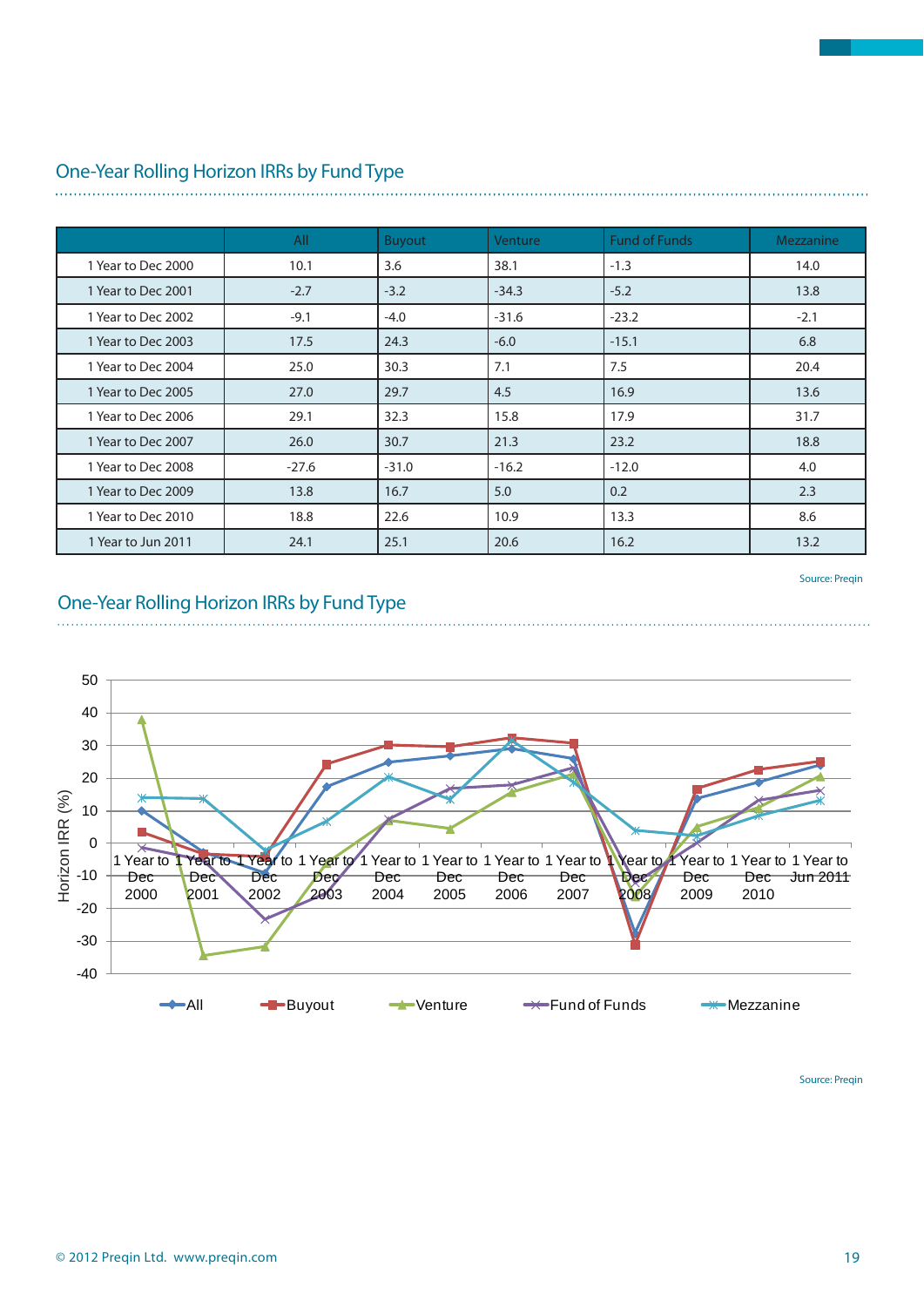#### Three-Year Rolling Horizon IRRs by Fund Type

|                     | <b>All</b> | <b>Buyout</b> | Venture | <b>Fund of Funds</b> | Mezzanine |
|---------------------|------------|---------------|---------|----------------------|-----------|
| 3 Years to Dec 2000 | 14.9       | 11.7          | 62.4    | 21.9                 | 16.8      |
| 3 Years to Dec 2001 | 10.6       | 4.0           | 87.3    | 8.9                  | 12.2      |
| 3 Years to Dec 2002 | $-4.9$     | $-4.9$        | $-17.6$ | $-13.1$              | 1.2       |
| 3 Years to Dec 2003 | 4.3        | 6.0           | $-19.0$ | $-10.6$              | 5.4       |
| 3 Years to Dec 2004 | 10.2       | 15.8          | $-8.5$  | $-4.5$               | 7.2       |
| 3 Years to Dec 2005 | 23.0       | 27.8          | 3.0     | 8.3                  | 12.6      |
| 3 Years to Dec 2006 | 26.2       | 30.4          | 8.6     | 20.3                 | 19.0      |
| 3 Years to Dec 2007 | 30.2       | 34.4          | 14.3    | 23.5                 | 21.1      |
| 3 Years to Dec 2008 | 11.3       | 14.1          | 5.4     | 7.0                  | 26.5      |
| 3 Years to Dec 2009 | 0.3        | 0.2           | 0.3     | 1.3                  | 6.5       |
| 3 Years to Dec 2010 | 0.8        | 0.9           | $-0.7$  | 0.8                  | 3.4       |
| 3 Years to Jun 2011 | 5.4        | 5.3           | 3.0     | 3.8                  | 3.4       |

#### Three-Year Rolling Horizon IRRs by Fund Type

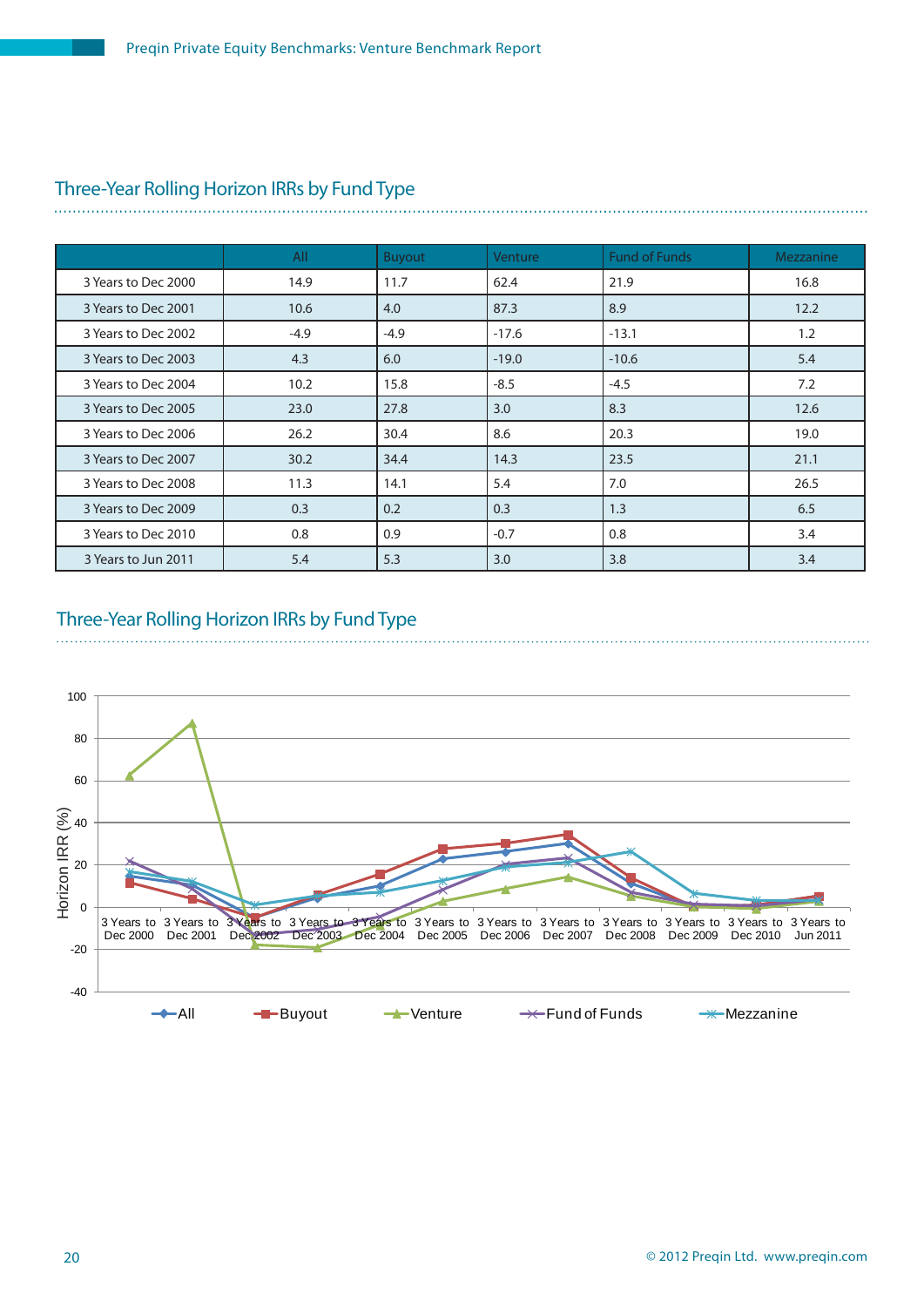Performance Analyst is the most comprehensive, detailed source of private equity performance data available today. Preqin's team of analysts collect and monitor data from a number of different sources, including from GPs themselves, in order to provide the most comprehensive private equity performance data available.

All of our Performance Data conforms to the same standardized metrics, with all data representing net-to-LP returns. We currently hold transparent net-to-LP performance data for over 5,700 private equity funds of all types and geographic focus. In terms of aggregate value, this represents around 70% of all capital ever raised.

This high level of coverage enables us to produce the most meaningful benchmarking and comparative tools available in the industry.

#### **Key features of this powerful database include:**

- View performance data online: for private equity funds worldwide. Compare individual funds against each other and the appropriate benchmarks.
- Compare funds of all types: venture, buyout, mezzanine, distressed, special situations, real estate, natural resources; fund-of-funds, secondary.
- Assess key performance data for each fund: size, vintage, type, called-up, distributed, unrealised value, multiple, IRR.
- View historic performance for over 28,000 data points to assess how performance data has changed overtime (Premium access required).
- Keep current with developments: with monthly updates you always have access to the latest data.
- View cash flow graphs for over 1,800 funds: assess how quickly funds have called and distributed capital and what their net cash flow position is.
- Select, compare and analyse: funds according to your criteria: by type, size, vintage year etc.
- Assess each firm's long term track record: quartile performance over several fund generations.
- Median, pool, weighted and average Benchmarks: view fully transparent market benchmarks by fund type and region focus. Benchmarks data is available for called-up, distribution, value and top, median and bottom quartile IRRs and multiples.
- Top Performing GPs: view a list of firms that have consistently had funds ranked in the 1st and 2nd quartiles.
- Download: data to spreadsheet for further analysis (Premium access required).
- Create a tailored peer group: of funds for comparative purposes.

| Data                | <b>Cash Flow Charts</b>           | <b>Historic Data</b> |                |                        |                           |                    |                 |
|---------------------|-----------------------------------|----------------------|----------------|------------------------|---------------------------|--------------------|-----------------|
| <b>FUND DETAILS</b> |                                   |                      |                |                        |                           |                    |                 |
| Vintage             | Type                              | Size (Mn)            |                | Firm                   |                           | $A \subseteq At$ : | Quartile:       |
| 2001                | Buyout                            | 3,742.0 USD          |                | Apollo Management      |                           | 31-Dec-2008        | 13t             |
|                     | <b>Industry Focus: Any</b>        |                      |                |                        |                           |                    |                 |
|                     | Location Focus: US, North America |                      |                |                        |                           |                    |                 |
|                     | Performance Overview              |                      | Called<br>(96) | Distributed<br>(%) DPI | Rem. Value<br>$(96)$ RVPI | Multiple<br>(X)    | Net IRR<br>(96) |
|                     |                                   |                      | 92.3           | 191.0                  | 59.9                      | 2.51               | 40.1            |
| Apollo Investment V |                                   |                      |                |                        |                           |                    |                 |
|                     |                                   |                      |                |                        |                           |                    |                 |
|                     | Median Fund: 2001 / US / Buyout   |                      | 92.3           | 124.5                  | 52.5                      | 1.90               | 24.0            |

| US / Venture (Hedian) - 30 September, 2008 |                     |                    |               |                                          |                    |                  |                |                     |              |               |                    |               |
|--------------------------------------------|---------------------|--------------------|---------------|------------------------------------------|--------------------|------------------|----------------|---------------------|--------------|---------------|--------------------|---------------|
| <b>Data</b>                                |                     | Van Bandarack Dart |               |                                          |                    |                  |                |                     |              |               |                    |               |
| <b>Mandasco</b>                            | <b>Madian Pund</b>  |                    |               |                                          | Multiple Duartiles |                  |                | <b>153 Quarties</b> |              |               | <b>SEE Has No.</b> |               |
|                                            | <b>Players Call</b> | Called             | Dist<br>눮     | <b>Talan</b><br><b>COL</b><br><b>CYP</b> | 6k                 | Heilian          | 03             | $_{01}$             | <b>Hedus</b> | as            | <b>Han</b>         | <b>Hour</b>   |
| 2012                                       | 13                  | 1.L                | 63            | bs 5                                     | 1.33               | 11.34            | 6.73           | <b>Wind</b>         | <b>WH</b>    | ALC UNK       | <b>WHY</b>         | <b>INTE</b>   |
| 2827                                       | 28                  | 11.7               | 11            | <b>BCI</b>                               | S.NT               | 5.04             | 5.71           | We                  | Wei          | A/m           | Web-               | <b>Ship</b>   |
| 202                                        | $_{\rm at}$         | 4.3.8              | $4 - 3$       | 87.3                                     | 1.34               | 9.82             | 9.81           | 1.9                 | 15.7         | $166 - 46$    | 25.4               | $-0.4 - 10$   |
| $\equiv$                                   | 25                  | 45.8               | 2.1           | 33.3                                     | 1.18               | 1.14             | 3.31           | 12.2                | $\sim$       | <b>HOLE</b>   | <b>MAX</b>         | $-01.5$       |
| 2215                                       | 28                  | 76.8               | 13.0          | 12.2                                     | 1.41               | 1.0 <sup>1</sup> | 1.11           | 18.9                | 1.1          | -4.8          |                    | $47.4 - 49.8$ |
| $=$                                        | 13                  | 83.90              | 21.2          | 95.2                                     | $+34$              | 1.27             | 1.41           | <b>TET</b>          | 1.9          | 16.8          | 26.2               | $-112.8$      |
| $\frac{1}{2}$                              | $\rightarrow$       | 14.0               | bk a          | $72 - 6$                                 | $+30$              | $+11$            | 7.44           | $+1$                | 4.4          | $-5.2$        | 14.9               | $-19.6$       |
| 2004                                       | $\sim$              | 34.3               | 36.5          | VE &                                     | 2,34               | 2.05             | <b>ALCOHOL</b> | 8.2                 | 2.2          | $-7.3$        | 35.4               | $-111.2$      |
| 2222                                       | $\sim$              | 44.8               | 45.5          | 56.7                                     | 1.33               | 1.11             | 6.74           | 4.4                 | 12           | $-4.6$        | 38.2               | $-25.8$       |
| 1223                                       | $^{+}$              | 44.6               | 45.1          | 25.2                                     | 1.33               | 2, 7             | 9.31           | 4.4                 | 4.3          | 16.2          | 300.4              | $+0.8$        |
| 1211                                       | 25                  | 205.8              | 14.2          | 1.3                                      | 1.82               | $1.17 -$         | 3.72           | 22.8                | 2.8          | $-0.1$        | 134.7              | $-22.8$       |
| 1952                                       | $^{28}$             | 101.8              | <b>CYR.R.</b> | 16.2                                     | 2.31               | 1.88             | 1,370          | 43.9                | 72.2         | 1.1           | 198.7              | 22.8          |
| 1885                                       | to:                 | 123.8              | 188.8         | 5.5                                      | 3.34               | 3.86             | 3.32           | 63.4                | 15.9         | 1.8           | ses.a              | $-8.6$        |
| 2225                                       | 11                  | 115.2              | 118.81        | 9.4                                      | 223                | 1.33             | 3.34           | <b>YKE</b>          | <b>JAY</b>   | $\rightarrow$ | 654.3              | $-7.4$        |
| 1575                                       | 13                  | 110.3              | 222.8         | 3.7                                      | 6.37               | 2.23             | 8.72           | 78.2                | 27.1         | $-0.8$        | 124.6              | $-28.2$       |
| 1,812                                      | ٠                   | 111.2              | 268.8         | 1.3                                      | 5.32               | 2.88             | 1.14           | 53.2                | 23.7         | 23.2          | 75.11              | $-0.0$        |
| 1392                                       | ×                   | 188.8              | 288.8         | 1.1                                      | 4.36               | 2.87             | 1.13           | 26.8                | 22.2         | 11.5          | 87.2               | $-18.5$       |



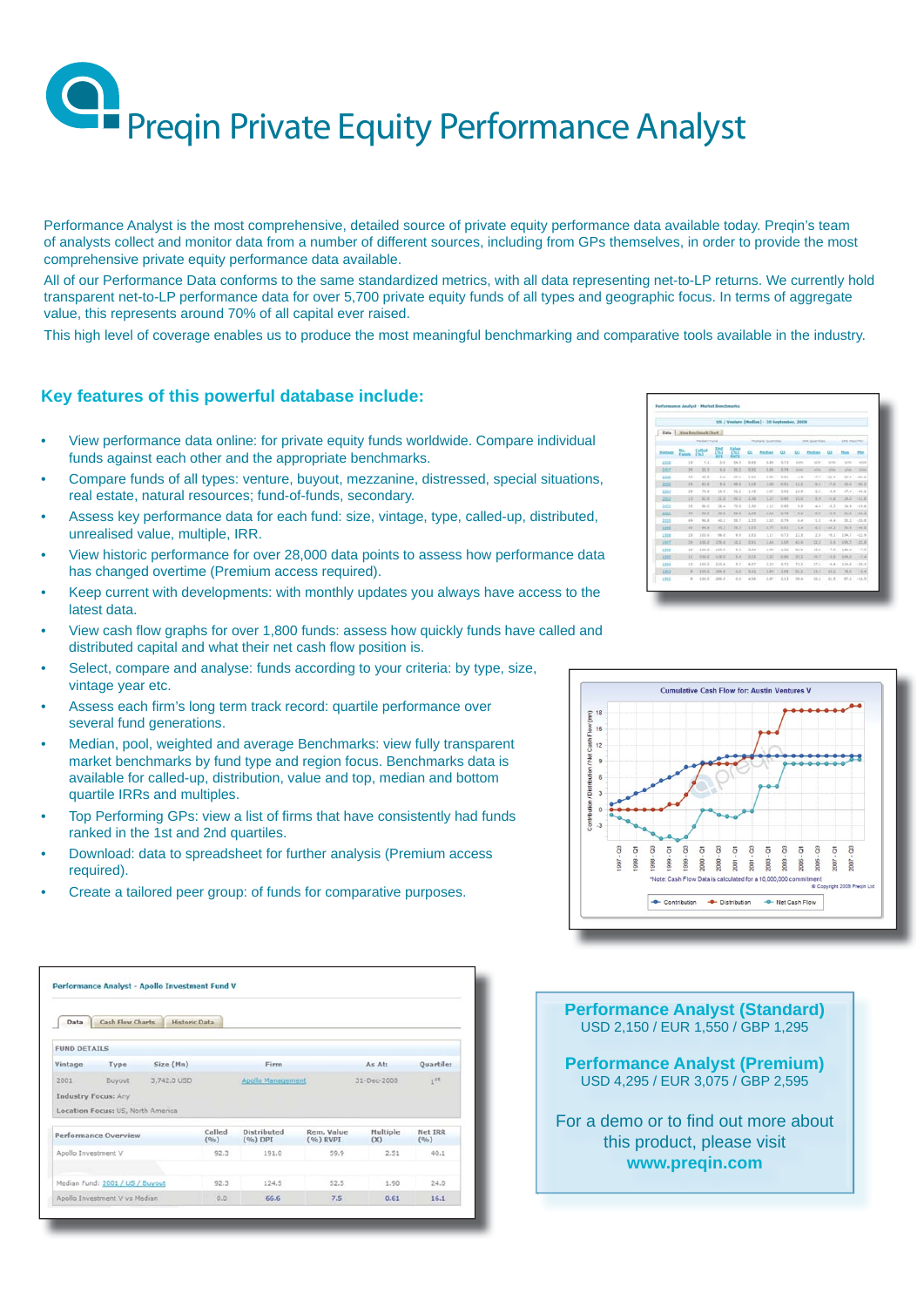#### List of Constituent Funds

Fund 2003 KIF-KTAC IT Fund 21st Century Communications Partners 2i Capital PCC: Growth Strategy 32 Degrees Capital Diversified<br>Energy Fund I 3i Europe Partners 3i Growth Capital Fund 5AM Ventures Fund 5AM Ventures Fund II 5AM Ventures Fund III Aberdare II Annex Fund Aberdare Ventures II Aberdare Ventures III Aberdare Ventures IV Abingworth Bioventures I Abingworth Bioventures IV Abingworth Ventures ABS Capital I ABS Capital II ABS Capital III ABS Capital IV ABS Capital V ABS Capital VI ABS Ventures II ABS Ventures III Acacia Venture Partners II Accel Europe Accel III Accel IV Adams Street 2010 Direct Fund Adams Street 2011 Direct Fund Adams Street Direct Fund V Adams Street Direct Fund VI Adams Street Direct Fund VII Advent Atlantic Advent Atlantic & Pacific I Advent Chestnut II Advent Chestnut III Advent Industrial Advent Industrial II Advent International Network Fund Advent Israel (Bermuda) Advent IV Advent V Aeris Technology Fund African Development Partners I African Lion African Lion Fund III African Lion II Agroindustrial and Forestry Development Investment Fund AIC Caribbean Fund Aisling Capital II Aisling Capital III Allegra III (LSH III) Alliance ScanEast Fund Allied Ventures Allos I Fund Alloy Ventures 2000 Alloy Ventures 2002 Alpha Capital Fund II Alpha Venture Partners III Alpine Technology Ventures Alta Biopharma Partners I Alta California Partners Alta Communications IV Alta Company Alta Growth Capital Mexico Fund Alta II Alta IV Alta V Alta Ventures Mexico Fund I Altos Ventures IV AM Fund AMEV Venture Associates III Ampersand 1992 Ampersand 1994 Ampersand 1995 Ampersand Specialty Materials Ventures AMV Partners I Annapolis I Annapolis II Annapolis III Annapolis IV Annapolis V

Anthem Capital Anthem Capital II Apax Capital Risque III Apax Germany I Apax Israel II Apax Partners - Germany II Apax UK V Apax UK VI Apax Ventures Capital Fund Apax Ventures II Apax Ventures III Apax Ventures IV Apex Investment Fund III Aravis Biotech II Aravis Venture I Arboretum Ventures I Arboretum Ventures II Arch Development Fund I ARCH Venture Fund V **Arral Pacific Equity Trust II** Arrow Development Fund ArrowPath Fund II Ascent Venture Partners I **Ascent Venture Partners II** Ascent Venture Partners III **Ascent Venture Partners IV** Ascent Venture Partners V Ashmore Asian Value Fund Asian Lion Fund Asset Management Associates 96 Asset Management Partners 2004 Athenian Venture Partners Athenian Venture Partners III Atlantic Medical Capital Atlas Ventures VI Audax Venture Fund August II Austin Ventures Austin Ventures IV Austin Ventures IX Austin Ventures V Austin Ventures VI Austin Ventures VII Austin Ventures VIII Austin Ventures X Australian Mezzanine Investment No. 1 Trust Australian Mezzanine Investment No. 2 Trust Avalon Ventures I Avalon Ventures II Avalon Ventures III Avalon Ventures IV Avalon Ventures IX Avalon Ventures V Avalon Ventures VII Avalon Ventures VIII AVP Ohio Technology I AVE CHILE Avrio Ventures I Bain Capital Venture Fund 2009 Baird Capital Partners Asia I Baird Venture Partners I Baird Venture Partners II Baird Venture Partners III Balkan Accession Fund Bank of Montreal Technology Investment Program **Baring Communications Equity** Limit Baring English Growth Fund Baring India Private Equity Fund II Baring India Private Equity Fund III Battery Ventures Battery Ventures II Battery Ventures III Battery Ventures IV Battery Ventures VI Battery Ventures VII Battery Ventures VIII Bay Area Equity Fund I Bay City Capital Fund I Bay City Capital Fund II Bay City Capital Fund III Bay City Capital Fund IV Bay City Capital Fund V Bay Partners IV Bay Partners X Bay Partners XI

Benchmark Capital Partners Benchmark Capital Partners II Berry Cash Southwest Partnership Beta Partners Big Bang Ventures II Birchmere Ventures I Birchmere Ventures II Birchmere Ventures III Blue Chip Capital Fund Blue Chip Opportunity Fund BlueRun Ventures III BlueRun Ventures IV Bluestream Ventures Boston Capital Ventures Boston Capital Ventures II Boston Capital Ventures International Boston Millennia Partners II Boulder Ventures III Boulder Ventures IV Boulder Ventures V BP Innovation BP Innovation 2 BP Innovation 3 Braemar Energy Ventures II Brandenburg Frļphasen Fonds Brantley Venture Partners III Brentwood Associates II Brentwood Associates IV Brentwood Associates V Brentwood Associates VI Bridges Social Entrepreneurs Fund Bridgescale Partners I Brinson Venture Capital Fund III British Columbia Technology Investment Fund Brook Venture Fund I Brook Venture Fund II Brown Shipley Development Capital Fund Burrill Agbio Capital Fund Burrill Biotechnology Capital I Burrill Life Sciences Capital Fund II Burrill Life Sciences Capital Fund III Caduceus Private Investments III Caduceus Private Investments IV CalCEF Angel Fund Calvert Social Venture Partners Cambridge Gateway Fund Canaan Equity VII Canaan Equity VIII CAP Healthcare Fund CAP Healthcare Fund II CAP Healthcare Fund III CAP Healthcare Fund IV CAP Healthcare Fund V CAP Note Holdings Capital Royalty Parallel I Capricorn Cleantech Fund Capricorn Health-tech Fund Cardinal Development Capital Fund Cardinal Health Partners Cardinal Health Partners II Cardinal Health Partners III Carlyle Asia Growth Partners IV Carlyle Asia Venture Partners II Carlyle Venture Partners II Carlyle Venture Partners III Carmel Software Fund Carmel Venture Fund II Carmel Ventures III Carpenter Community Bancfund Cauris Croissance Cauris Investissement CDH China Fund IV CDH Venture Partners II Centennial Bus. Dev. Fund Centennial Fund Centennial Fund II Centennial Fund III Centennial Fund IV Centennial Fund V Centennial Fund VI Centennial Fund VII CEO Venture Fund Ceyuan Ventures II CH Partners II CH Transition Fund

Charles River VI Charles River VII Charles River VIII Charter Life Sciences Cherry Tree Ventures IV China Privatization Fund I China Walden Venture Investment ChinaVest IV Chrysalis Ventures Fund II Chrysalis Ventures Fund III Chrysalix Energy II ChrysCapital V CID Equity Capital VIII CID Fund V CID Seed Fund Clairvest Equity Partners II Clairvest Equity Partners III Claremont Creek Ventures II Clarus Ventures Clarus Ventures II Clearstone Venture Partners I-A Clearstone Venture Partners II Clearstone Venture Partners III Cleveland Venture Fund CMEA Ventures I CMEA Ventures II CMEA Ventures III CMEA Ventures IV CMEA Ventures V CMEA Ventures VI CMEA Ventures VII Colonial First State Private Capital Columbia Capital Equity Partners I-A Columbia Capital Equity Partners I-B Columbia Capital Equity Partners II Columbia Capital Equity Partners IV Columbia Capital Equity Partners V Columbine Venture Fund II Commerce Health Ventures Commonwealth BioVentures II Commonwealth BioVentures III Commonwealth BioVentures IV Commonwealth BioVentures V Commonwealth Capital Ventures I Commonwealth Capital Ventures II Commonwealth Capital Ventures III Commonwealth Capital Ventures IV Communications Ventures III Connecticut Future Fund Consumer Venture Partners II Convergence Ventures II Copley Partners 1 Copley Partners 2 Coral Partners Fund I Coral Partners Fund II Cornerstone Equity Investors IV Costella Kirsch V Craton Equity Partners I Crescendo I Crescendo II Crescendo IV Crescent Capital I Crosslink Venture IV Crosslink Venture V Crosspoint Venture Partners 1988 Crosspoint Venture Partners 1993 Crown Associates III CT - Greene Ventures CT Financial Development Fund **CVM Equity Fund III** CVM Equity Fund IV Cypress Equity Fund DAG Ventures Fund III Davis Venture Partner DBL Equity Fund-BAEF II DFJ Athena Fund I DFJ ePlanet Ventures DFJ Frontier Fund DFJ Frontier II Doll Technology Investment Fund III Domain II Domain III Domain Partners

Domain Partners V Domain Partners VI Domain Partners VII Domain Partners VIII Dominion Fund IV Doughty Hanson & Co Technology Doughty Hanson & Co Technology II Draper Fisher Jurvetson VII Draper Triangle II DSV Partners DT Capital China Growth Fund DT Ventures China II Dunrath Capital Infrastructure Surety Fund Earlybird I/I Earlybird IV East Capital Financials Fund Edison I Edison II Edison III Edison V Edison VI Edison VII El Dorado Ventures I El Dorado Ventures III Elaia Ventures Element I Element Partners II EMBL Technology Fund Emergence Capital Partners I Emergence Capital Partners II EnerTech Capital Partners II EnerTech Capital Partners III Enterprise Partners III Enterprise Venture Fund I Environmental Technologies Fund ePlanet Ventures II EspÂrito Santo Ventures II Espà rito Santo Ventures III Essex Woodlands Health Ventures Essex Woodlands Health Ventures V Essex Woodlands Health Ventures VI Essex Woodlands Health Ventures VII Essex Woodlands Health Ventures VIII Euclid Partners III Euromed Fund European Medical Ventures Evergreen I Evergreen II Evergreen III Evergreen V Excelsior II Excelsior III Excelsior IV Falconhead Capital Partners II FBR Technology Venture Partners II FF&P Special Situations FFC Partners II Finnventure V ET FIP Oil and Gas First Century Partners III First Hungary Fund Flagship Ventures Fund I Flagship Ventures Fund II Flagship Ventures Fund III Fleming Ventures Fletcher Spaght Ventures Focus Ventures I Focus Ventures II Focus Ventures III Fons Mediterrà nia Capital Formula Ventures I Forward Ventures III Forward Ventures IV Forward Ventures V Fostin Capital I Foundry Group Venture Capital Fund I Frazier Healthcare II Frazier Healthcare III Gaja Capital India Fund - I Garage California Entrepreneurs Fund

Domain Partners IV

Gateway Venture Partners III Gemini Investors II Gemini Investors III Gemini Israel III General Catalyst Group II Genesis Seed Fund Geocapital III Giza Venture Fund IV Giza Venture Fund V GLE Development Capital II Glenwood Ventures II Global Catalyst Partner Global Catalyst Partners II Global Catalyst Partners III Global Environment Emerging Markets III Global Life Science Venture Fund Global Life Science Venture II GP Tecnologia Fund Granite Global Ventures Granite Global Ventures II Granite Global Ventures III Granite Ventures II Grosvenor International Investors Fund Grotech Partners VII GRP I GRP II GSR Ventures III GVP I GVP II Halo Fund I Halo Fund II Halo Fund III Hambro International Venture Fund II HarbourVest Falcon HarbourVest Falcon II Hatteras Venture Partners I Hatteras Venture Partners II Hatteras Venture Partners III Headland Asian Ventures Fund 2 Headland Asian Ventures Fund 3 Headland Technology Fund Health Evolution Part Healthcap IV Healthcare Focus Fund HealthCare Ventures II HealthpointCapital Partners I Highland Capital Partners Highland Capital Partners II Highland Capital Partners V Highland Capital Partners VI Highland Capital Partners VII Highland Capital Partners VIII Highland Consumer Fund I Hill Partnership III Hispania Private Equity II Holtron Capital I Houston Venture Partners HSBC Capital Canada Private Equity Fund HSBC Capital PEF 2005 Hudson Clean Energy Partners Hudson Venture Partners I Hudson Venture Partners II I-Hatch Venture IAI Ventures I IDG Ventures India IDG Ventures SF iGlobe Partners Fund Index Ventures II Index Ventures III India Auto Ancillary Fund India Industrial Growth Fund Infinity Israel-China Fund Information Technology Ventures Information Technology Ventures II Inman & Bowman Innkap II Innkap III Innkap IV

InnoCal Innogest Capital Innovacom 1 Innovacom 2 nnovacom 3 Innovacom 4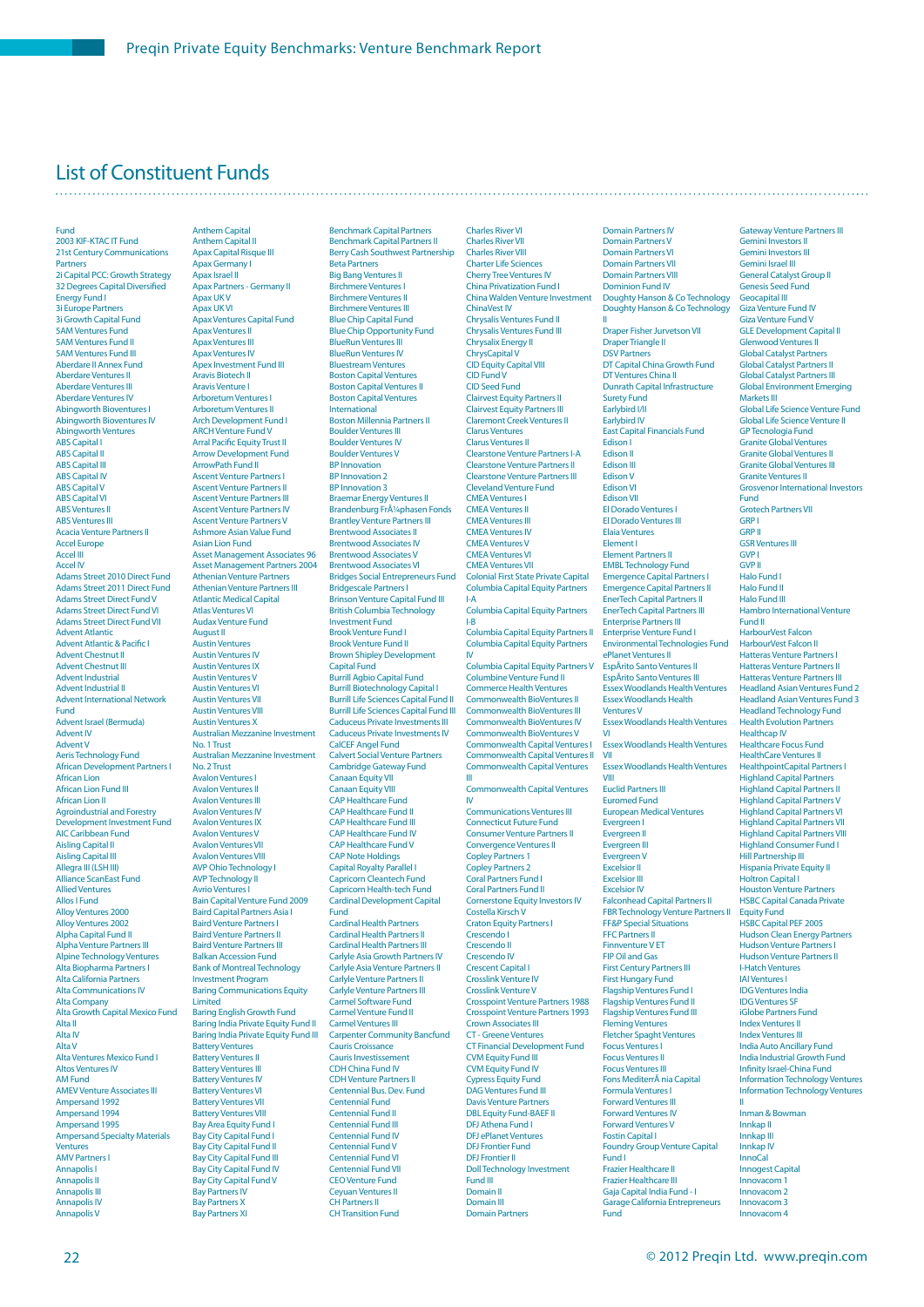Innovacom 5 Innovacom 6 Innovation Capital Fund I Innovation Capital Fund II iNovia Investment Fund II Inroads Capital Partners InSight Venture Partners (Cayman) II InSight Venture Partners (Cayman) III ...<br>InSight Venture Partners (Cayman) IV InSight Venture Partners V InSight Venture Partners VI Institutional Venture Partners III Institutional Venture Partners V Institutional Venture Partners X Institutional Venture Partners XIII Inter-Asia Capital II Inter-Asia Capital II Inter-Asia Capital IV Intersouth Partners I **Intersouth Partners I Intersouth Partners IV** Intersouth Partners V Intersouth Partners VI Intersouth Partners VII InterWest Partners II InterWest Partners III InterWest Partners IV InterWest Partners V InterWest Partners VI Invercat Exterior INVESCO Private Capital Fund I INVESCO Private Capital Fund II-A INVESCO Private Capital Fund II-B INVESCO Private Capital Fund III Investec Invision IV Israel Seed Partners IV ITU Ventures III JAFCO G-3 JAFCO G-4 JAFCO G-5 JAFCO G-6(A)(B)  $IAFCO G-7(A)/B$ JAFCO No 1 JAFCO No 2 JAFCO No 3 JAFCO No 5 JAFCO No 6 JAFCO R-3 JAFCO R1(A)(B) JAFCO R2 **JAVP** JAVP 2 Jerusalem Venture Partners I Jerusalem Venture Partners II Jerusalem Venture Partners IV JK&B Capital I and II **JMI Equity Fund III** JMI Equity Fund IV JMI Equity Fund V JMI Equity Fund VI KBA Partners KBA Partners II Kelso ASI Partners Kentucky Seed Capital Fund KERN Energy Partners Fund II KERN Energy Partners I Kettle Partners II Keystone IV Keystone Minority Capital Fund Keystone V Keystone Ventures II Khosla Ventures III Khosla Ventures Seed Fund Kitty Hawk Capital III KKR China Growth Fund Kleiner Perkins Caufield & Byers II Kleiner Perkins Caufield & Byers II Ann Kleiner Perkins Caufield & Byers III Kleiner Perkins Caufield & Byers III Kleiner Perkins Caufield & Byers V Kleiner Perkins Caufield & Byers VI Kleinwort Benson Ventures KLP Korea IT M&A Fund L Capital 1 L Capital 2 Latin America Enterprise Fund II Lawrence Tyrrell Ortale Lawrence Tyrrell Ortale II

Leaf Private Equity Fund No. 1 Lehman Brothers Communications Partners Lehman Brothers Venture Partners 2003 Lereko Metier Capital Growth Fund Levine Leichtman CP California Growth Lighthouse Capital Partners III Lighthouse Capital Partners IV Lighthouse Capital Partners VI Lightspeed Venture Partners VI Lightspeed Venture Partners VII Lombard Asia III Lombard Asian Private Investment Co Lombard Pacific Partners London Development Capital Fund London Enterprise Venture Fund Longitude Venture Partners Louisiana Fund I Loyalhanna Venture Fund Lumira Capital I Maghreb Private Equity Fund II Mangrove II Mangrove III Mangrove NTVC I Marquette Venture I Marquette Venture II Martinson Trigon Venture Capital Fund Materia Ventures Matrix Partners II Matrix Partners III Matrix Partners IV Matrix Partners V Mayfield IV Mayfield V Mayfield VI Mayfield VII Mayfield VIII MCB Equity Fund Media / Communications Partners II Media / Communications Partners VI Medical Innovation Fund II Menlo Evergreen V Menlo Venture Partners Menlo Ventures III Menlo Ventures IV Menlo Ventures IX Menlo Ventures VI Menlo Ventures VII Menlo Ventures VIII Menlo Ventures X Meritage Private Equity Fund Meritage Private Equity Fund II Meritage Private Equity Fund III Meritech Capital Partners IV Merlin Nexus II Merlin Nexus III Merrill Pickard Anderson & Eyre V Mesirow Capital Partners III Mesirow Capital Partners V Miami Valley Venture Fund Middlewest Ventures II Midland Montagu Investissement Midlands Growth Fund Mobius Technology Ventures VI Mohr Davidow Ventures III Mohr Davidow Ventures IV Morgan Holland II Morgan Stanley Venture Partners II Morgan Stanley Venture Partners III Morgan Stanley Venture Partners IV Morgan Stanley Ventures Capital Fund Morgenthaler Venture Partners II Morgenthaler Venture Partners III Morgenthaler Venture Partners IV Morgenthaler Venture Partners VI Morgenthaler Venture Partners VII Morgenthaler Venture Partners VIII Morgenthaler Ventures IX  $MOST$  5-1 MOST 5-2 MPM BioVentures I MPM BioVentures II MPM BioVentures III

MTI MTI III MTI IV Multinational Industrial Fund Nauta Tech Invest I Nauta Tech Invest II Nauta Tech Invest III Nazem & Company II Nazem & Company III NeoMed II NeoMed III NeoMed IV NEPA Venture I NEPA Venture II Nestor 2000 New Atlantic Venture Fund III New Enterprise Associates I New Enterprise Associates II New Enterprise Associates III **New Enterprise Associates IV** New Enterprise Associates IX New Enterprise Associates V New Enterprise Associates VI New Enterprise Associates X New Enterprise Associates XII New Enterprise Associates XIII New Horizon Capital Fund III NewMargin Partners I NewSpring Growth Capital II NewSpring Health Capital II NewSpring Ventures Newtek Ventures II Next Wave Partners Fund I ext wave runtitiers runta r<br>exxus Capital Private Equity Fund III Nexxus Capital Private Equity Fund V NGEN Partners II NGEN Partners III Nitzanim Fund (1993) Ltd. Nogales Investors Fund I Nogales Investors Fund II Nokia Ventures Fund (Blue Run Venture) Noro-Moseley Partners I Noro-Moseley Partners II North Bridge Venture Partners I North Bridge Venture Partners II North Bridge Venture Partners IV North Bridge Venture Partners V North West Business Investment Scheme Northcoast Fund Northern Investment Company Northwest Ohio Venture Fund Norwest Equity Capital Novak Biddle Venture Partners I Novak Biddle Venture Partners II Novak Biddle Venture Partners III Novak Biddle Venture Partners IV Novak Biddle Venture Partners V Nth Power IV O'Donnell & Masur Oak Investment Partners II Oak Investment Partners III Oak Investment Partners IV Oak Investment Partners IX Oak Investment Partners V Oak Investment Partners VIII Oak Investment Partners X Oak Investment Partners XI Oak Investment Partners XII Oak Investment Partners XIII Olympic Venture Partners II Olympic Venture Partners III Olympic Venture Partners IV Olympic Venture Partners V On Capital China Fund Series A On Capital China Fund Series B One Liberty Fund III OpenView Venture Partners Opportunity Capital Partners IV Opus Capital I Opus Capital II OSCCO III OVP Venture Partners VI OVP Venture Partners VII Oxford Bioscience Partners III Oxford Bioscience Partners IV Oxford Venture Fund III P/A Fund P/A Fund III

MPM BioVentures IV MPM BioVentures V

Pacific Community Ventures II Pacific Community Ventures III Paladin III Palamon European Equity II Palomar Ventures II Par Innovation Fund I Paragon Partners Paragon Partners II Partech International Ventures IV Partech International Ventures V FCPR Partech International Ventures V LP Partners for Growth Partners for Growth II Partners for Growth III Pathfinder Venture Capital Fund III Paul Capital Healthcare III Paul Royalty Fund I Paul Royalty Fund II PCG Corporate Partners Fund Pequot Private Equity Fund III Pequot Private Equity Fund IV Pequot Venture Partners II Periscope Fund I Permira France Venture I ramman ramas ramases.<br>Permira U.K. Venture I Exte Permira UK Venture Fund III Permira UK Venture Fund IV Permira UK Venture I Perseus Soros Bio Pharm Pharos Capital Fund I Philadelphia Ventures II Phillips-Smith Specialty Retail Group III Phoenix Partners Phoenix Partners II Phoenix Partners III Pine Brook Road Partners I PineBridge Latin America Partners II Pinnacle Equity Fund I Pinnacle Venture Debt I Pinnacle Venture Debt II Pinnacle Venture Debt III Pioneer Ventures Associates Pitango Venture Capital Fund III Pitango Venture Capital Fund IV Pittsburgh Seed Fund Pittsford Ventures I Pittsford Ventures II **Pittsford Ventures II** Pittsford Ventures IVa Pittsford Ventures IVb (Helvetia) Pittsford Ventures IVc (Maple Leaf) Plenus II Plymouth Venture Partners I Polaris Venture Partners Polaris Venture Partners IV Prelude Technology Fund II Prime Technology Ventures I Prime Technology Ventures II Prime Technology Ventures III Prime Ventures II Prime VIII Primus Capital Fund I Primus Capital Fund II Primus Capital Fund III Primus Capital Fund IV Primus Capital Fund V Primus Capital Fund VI Prince Venture Partners I Prince Venture Partners III Princeton/Montrose Partners Prism Venture Partners I Prism Venture Partners II Prism Venture Partners III Prism Venture Partners IV PRIVEQ I PRIVEQ II PRIVEO III Productivity Fund I Productivity Fund II ProQuest Investments IV Prospect Venture Partners II Prospect Venture Partners III Provender Opportunities Fund II Prudential Venture Partners Prudential Venture Partners II PTV Sciences Annex PTV Sciences I PTV Sciences II Puma I Quadrant Capital Fund I

Quadrant Capital Fund II Quaestus Private Equity Kapital Quaker BioVentures II edpoint Ventures II Regional VC Fund Yorkshire and The Humber Rembrandt Venture Partners Renaissance Technologies 2 Renaissance Technologies 3 RFG Private Equity 1 RFG Private Equity 2 Rho Canada Fund RHO Ventures I RHO Ventures II RHO Ventures III RHO Ventures IV RHO Ventures V RHO Ventures VI Richland Ventures I Riverwood Capital I Rockport Capital Partners II Rockport Capital Partners III Rosewood Capital IV Rosewood Capital V RRE Ventures I RRE Ventures II RRE Ventures III RRZ PA Fund I Rust Ventures Rustic Canyon/Fontis Partners SAIF Partners IV Sail Venture Partners Sail Venture Partners II Salix Affiliates II Salix Ventures I Salix Ventures II Samara Capital Fund I Sanderling IV Sanderling Venture Partners VI SB Asia Investment Fund II SB Asia Investment Fund III Schroder UK Venture Fund Schroder UK Venture Fund II Scope Growth II Scope Venture Capital I Second London Enterprise Fund Sention Kasvurahasto Sequel Limited Partnership II Sequel Limited Partnership III Sequoia Capital Growth Fund Sequoia Capital III Sequoia Capital IV Sequoia Capital V Sequoia Capital VI Sevin Rosen Fund I Sevin Rosen Fund II Sevin Rosen Fund III Sevin Rosen Fund IV Sevin Rosen Fund VIII Shawmut Equity Partners Sherry Lane Partners Sierra Ventures III Sierra Ventures IV Sierra Ventures VIII Sightline Healthcare I Sigma Partners II Skyline III Sofinnova Venture Partners VII Softbank China Venture Capital III Solstice Capital I Solstice Capital II South Atlantic Venture Fund II South West Ventures Fund (SWVF) Southgate Partners SPEF Pre-IPO European Fund Spinnaker Sports Capital Partners Spring Mill Venture Fund StarVest Partners II Star vest runners ...<br>Sterling Venture Partr STIC Korea Global IT STIC Korea Integrated-Technologies New Growth Engine Private Equity Fund STIC Pioneer Fund STIC Pioneer Fund II Stratus Growth Capital Summit Partners Venture Capital Fund II Summit V Companion Fund Summit Ventures Summit Ventures II Summit Ventures IV Summit Ventures V

Summit Ventures VI SunBridge Fund I SunBridge Fund II unBridge Partners Technology Fund III Sustainable Energy Technology Fund SV Life Sciences Fund I SV Life Sciences Fund II SV Life Sciences Fund III SV Life Sciences Fund IV SV Life Sciences Fund V SVB India Capital Partners I SVE Star Venture Enterprise II Swedestart II Syndicated Communications Ventures II Syndicated Communications Ventures V Tallwood II Target Partners Fund I Target Partners Fund II TBF Romania TCW Special Placement II TCW Special Placement III TDH II Tech Ventures I Tech Ventures II Tech Ventures III Technocom Technologies for Information & Entertainment III Technology Crossover Ventures Technology Crossover Ventures II Technology Crossover Ventures III Technology Crossover Ventures IV Technology Crossover Ventures VI Technology Crossover Ventures VII Technology Partners Fund VI Technology Partners West Fund IV Telecom Partners II Tembusu Growth Fund Tenaya Capital V Terra Venture Partners The Column Group The NorthWest Venture Capital Fund The Second Brown Shipley Fund Third Rock Ventures Third Rock Ventures II Thompson Clive International Three Arch Capital Three Arch Partners III Three Arch Partners IV Timberline Ventures Tirant Inversion TL Ventures TL Ventures II TL Ventures III TL Ventures IV TMT Ventures TPG Biotechnology Partners TPG Biotechnology Partners II TPG Biotechnology Partners III TPG Ventures Transatlantic Capital Bio-Sciences Fund Triathlon Medical Ventures Trident Capital Fund V Trinity Ventures IX Trinity Ventures VIII True Ventures True Ventures II TTP Fund TTP Fund II TTP Ventures I  $TVI - 2$  $TVI - 3$  $TVI - 4$ TVM I TVM II TVM III (German Fund) TVM III (US Fund) TVM IV TVM Life Science Venture VI TVM Medical Ventures Union Square Venture United Utilities Venture Fund upper unique su<br>Undata Partners II Updata Partners IV Updata Venture Partners II US Venture Partners II

US Venture Partners III US Venture Partners IV